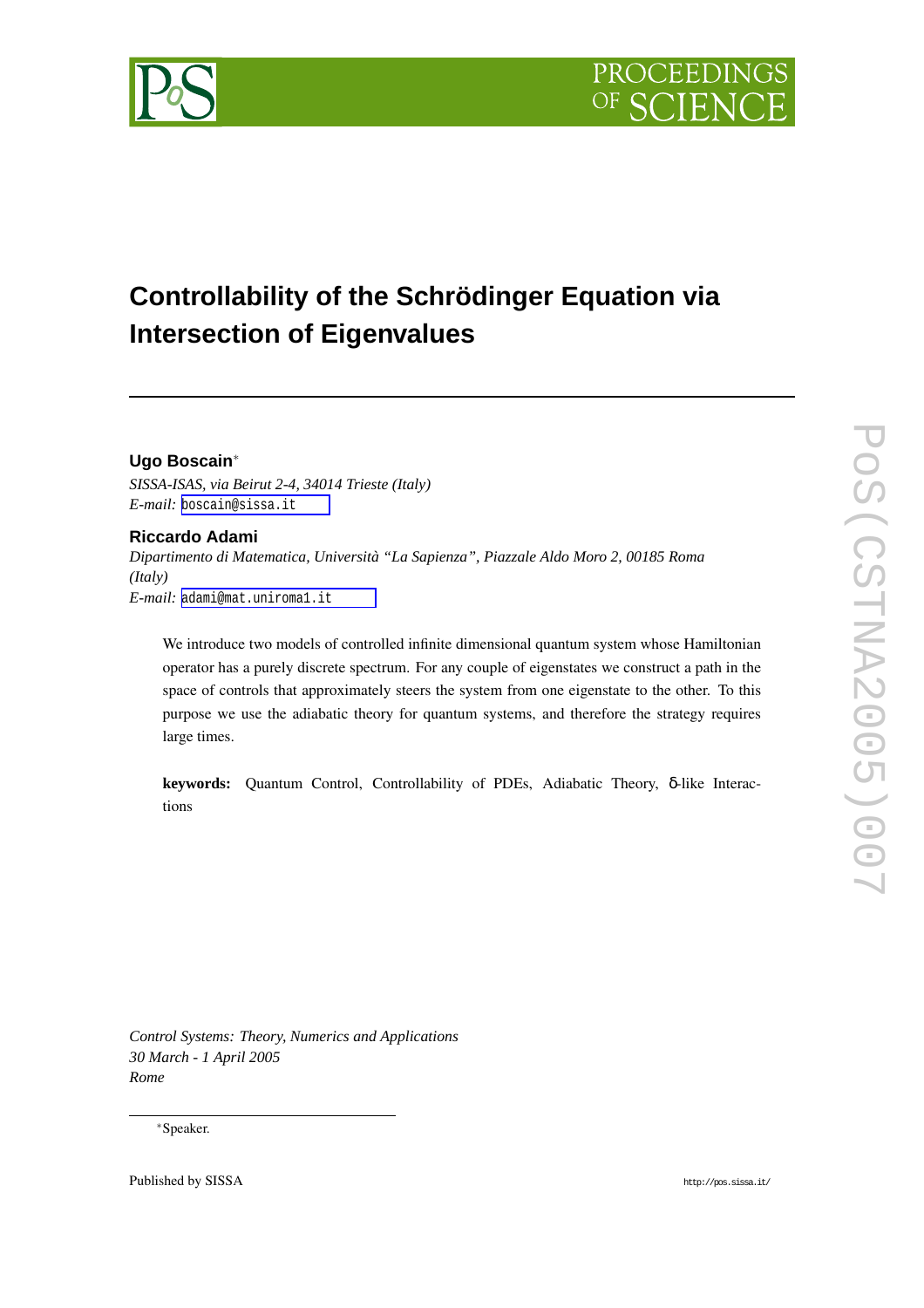# **1. Introduction**

The issue of designing an efficient transfer of population between different atomic or molecular levels is crucial in atomic and molecular physics (see e.g.[[5](#page-16-0), [13](#page-17-0), [20](#page-17-0), [24\]](#page-17-0)). In the experiments, excitation and ionization are often induced by means of a sequence of laser pulses. From the point of vie w of mathematics, the description of such processes translates into the problem of controlling the Schrödinger equation.

In recent years, such a problem has attracted increasing attention, in both communities of control theorist ([[6](#page-17-0) , [23\]](#page-17-0)), and experts in quantum dynamics (see for instance [[9](#page-17-0) , [10\]](#page-17-0)).

Man y results are a vailable in the case that the Hilbert space of the states of the system has finite dimension (see e.g. [[7](#page-17-0), [8](#page-17-0), [11](#page-17-0), [18](#page-17-0)] and references therein). Despite that, only few controllability properties have been proven for the Schrödinger equation as a PDE ([\[6](#page-17-0), [23](#page-17-0), [28\]](#page-17-0)) and in particular no satisfactory global controllability results are a vailable.

As a matter of fact, the controllability of the Schrödinger equation is recognized to have remarkable applications to Nuclear Magnetic Resonance as well as to Quantum Information, and to be a challenging mathematical problem.

In this paper we introduce two toy models and propose a method to prove approximate controllability of the Schrödinger equation. More specifically, given two arbitrary eigenstates of the uncontrolled system, we construct a path in the space of controls that steers the system from the first to the second; the target is reached only approximately, but the accuracy of the approximation can be arbitarily improved slowing the process down and correspondingly raising its duration. Our main technical tool is the adiabatic theorem ([\[4](#page-16-0), [16](#page-17-0), [21](#page-17-0), [26\]](#page-17-0)), which requires slowly varying controls and gi ves explicit estimates of the error .

It is worth pointing out that in order to apply our method we need a Hamiltonian with purely point spectrum that degenerates for some values of the controls. This seems to be in contradiction with the claimed use of the the adiabatic theory, which requires that during the whole time evolution the eigenvalues remain separated by a non vanishing gap ("gap condition").

The main idea is that such a difficulty can be overcome by a decoupling between the levels other than the adiabatic one. This observation is crucial in our analysis and we shall specialize it to the tw o to y models we deal with.

Before doing that, we stress that our strategy can be applied in many situations in which classical control theory would be too difficult or cumbersome. Besides, it provides explicit expressions of controls (motion planning), and most of all is very robust, in the sense that similar controls produce similar population transfers (see for instance [\[14](#page-17-0), [27\]](#page-17-0)). This last feature is very important in the experiments.

Let us describe our tw o models. The former is the simplest generalization to infinite dimension of three-le vel models that describe STIRAP processes (see for instance [[14](#page-17-0) , [27\]](#page-17-0)). As in that cases, it is gi ven in the representation of the eigenfunction of the uncontrolled Hamiltonian, namely as an infinite dimensional matrix.

The full Hamiltonian reads

$$
H(u, v) = H_0 + uB_1 + vB_2,
$$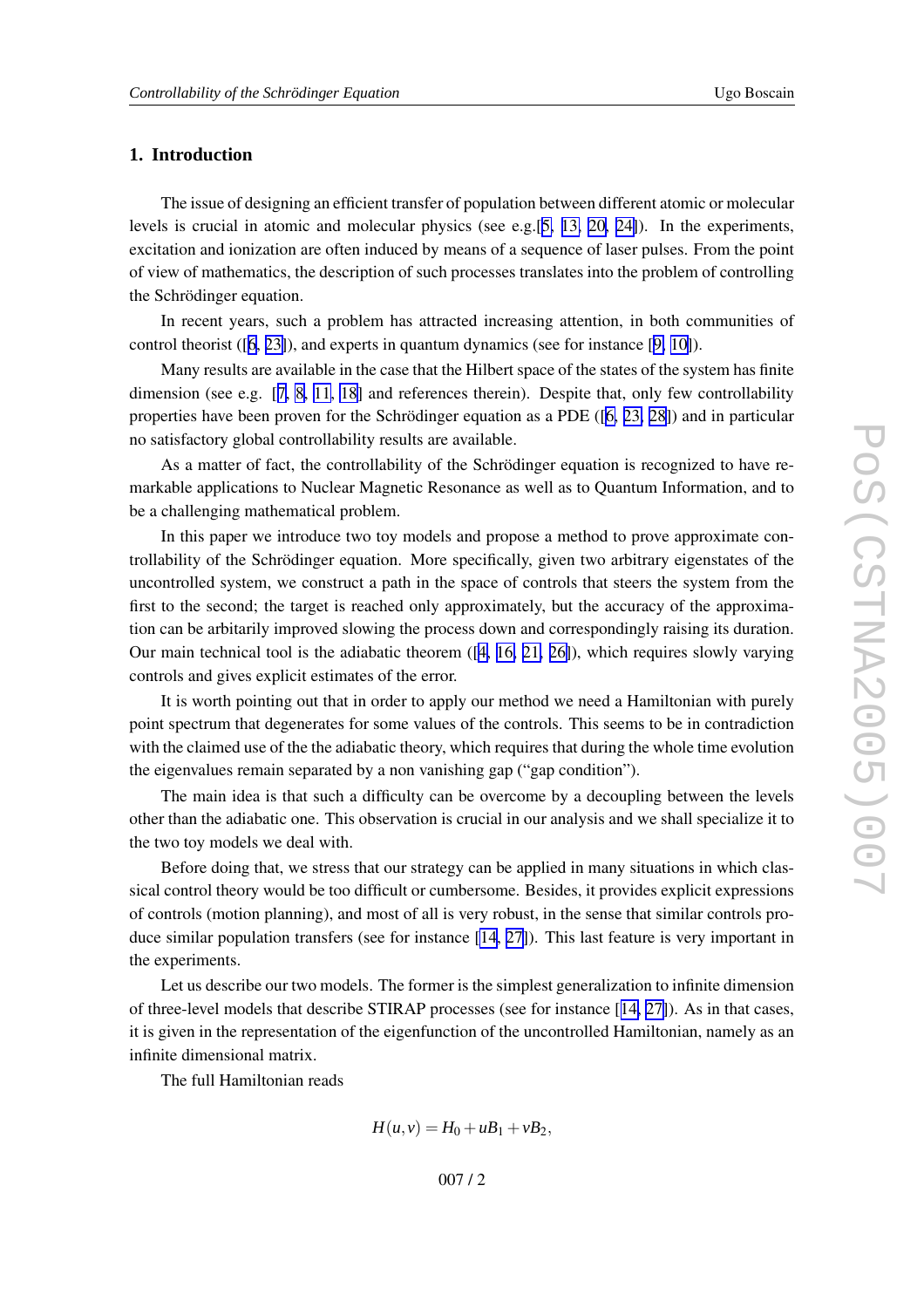<span id="page-2-0"></span>where the drift (or "free") Hamiltonian  $H_0$  has discrete spectrum and shows no degeneracies. The couplings  $B_1$  and  $B_2$  couple levels  $E_i$  and  $E_{i+1}$  for *i* even and odd, respectively.

For every value of the real controls u and v the spectrum of  $H(u, v)$  is still discrete, but degeneracies occur at isolated points in the space of the controls. This phenomenon holds generically for Hamiltonians depending on tw o parameters, and one refers to it as to the "conical crossing" of eigenvalues (see e.g. [[15\]](#page-17-0)).

Assume that at time zero  $u = v = 0$  and the system lies in the ground state of the drift  $H_0$ . The adiabatic theorem asserts that, employing slow varying controls  $u(\varepsilon t)$  and  $v(\varepsilon t)$  such that for any *t*  $H(u(\varepsilon t), v(\varepsilon t))$  has no degeneracies, then at time *t* the system lies close to the ground state of  $H(u(\varepsilon t), v(\varepsilon t)).$ 

As widely known, the situation becomes more complicated when the system is dri ven near eigenvalues intersections.

Ne vertheless, we exhibit paths in the control space that pass exactly through an eigenvalue intersection and force the system to perform a transition from the old to a new level. In Fig. 3 an example of a path steering the system from  $E_0$  to  $E_2$  is portrayed. Notice that, in order to employ such a strategy, we need to move controls along a surface, so we must have at our disposal at least tw o controls: the crucial point is to cross the eigenvalues intersections in one direction only , and this would not be possible with one control.

The strategy presented here is inspired to a numerical method de veloped for finite dimensional systems in [\[27](#page-17-0)].

Although this to y model is easily solvable using classical control theory in our opinion it clearly illustrates ho w our method works.

The second model consists of the Schrödinger picture of a quantum particle in a one-dimensional infinite potential well with some additional controlled external fields.

The main obstacle to be o vercome is that in a one dimensional quantum system the presence of degeneracies in the discrete spectrum is a highly nonstandard feature. In particular the non degeneracy of the ground state holds in any dimension for systems subject to a locally integrable potential field ([[19\]](#page-17-0)). Therefore our strategy consists in producing degeneracies by means of potentials with non integrable singularities. To this purpose we use point interaction potentials (Dirac  $\delta$  and  $\delta'$ ) with a strength to be sent to infinity. Let us recall that interactions like Dirac  $\delta$  and  $\delta'$  are widely used in modeling of quantum system, since Fermi' s paper [[12](#page-17-0) ] up to contemporary applications  $[1, 2, 3].$  $[1, 2, 3].$  $[1, 2, 3].$  $[1, 2, 3].$  $[1, 2, 3].$  $[1, 2, 3].$  $[1, 2, 3].$ 

We consider a particle confined to the interval  $(-\pi/2, \pi/2)$ , whose Hamiltonian reads

$$
H(u, v, w) := -\partial_x^2 + u\delta(x - \pi/2) + v\delta'(x - \pi/2) + w\Theta(x - \pi/2)
$$
\n(1.1)

and the drift coincides with  $H(0,0,0) = -\partial_x^2$ .

Assume that at time zero the system lies in the ground state of the drift Hamiltonian and we switch a Dirac's delta interaction on, located at the center of the well, with strength  $u(\varepsilon t)$ . Then the energy of the ground state is slowly increasing with time, while the energy of the first excited level remains unchanged. In the limit  $u(\varepsilon t) \to \infty$  the two energy levels coincide, but the associate eigenfunctions do not. We then use a Heaviside function in order to perform a rotation in the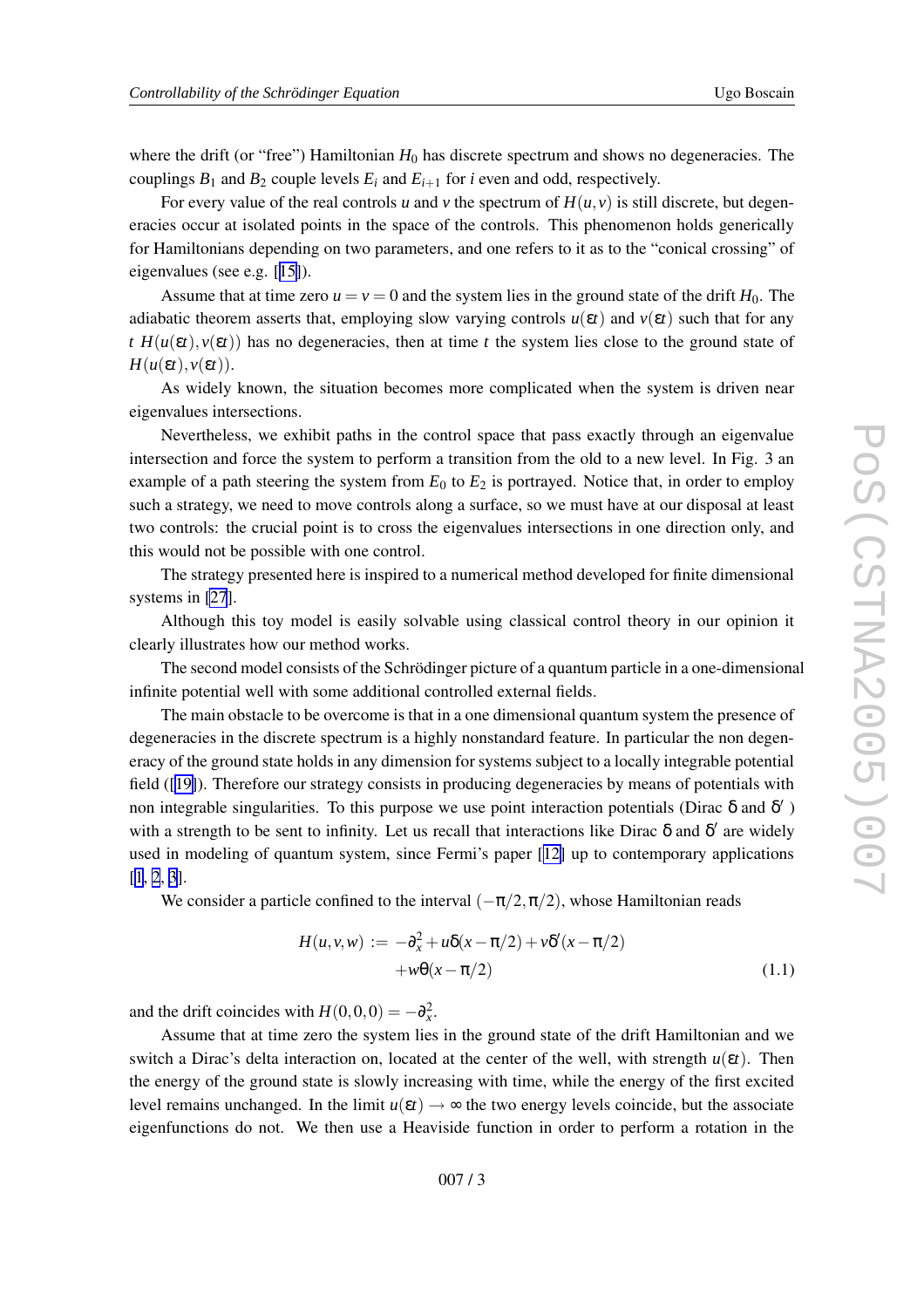<span id="page-3-0"></span>tw o dimensional eigenspace of the degenerate eigenvalue, and reach the eigenfunction of the first excited level of the drift Hamiltonian. In this way we obtain a transition from the ground level to the first excited.

In contrast with the previous model, here we exploit an intersection obtained letting the control *u* diverge; however the Hamiltonian ([1.1](#page-2-0)) is well defined also for an infinite value of *u* and *v*.

Moreover, the gap condition is fulfilled because of the parity selection rule: the δ potential and the ground state of the drift are even, therefore even and odd levels are decoupled during the entire evolution and the effective gap is the one between the ground state and the second excited level.

Replacing the delta potential with a "delta prime" interaction, one can repeat this procedure and induce a transition from the first excited state to the second; more generally , alternating delta and delta prime one can reach any energy level. This control strategy can be generalized to any symmetric (coerci ve) potential.

It is worth mentioning that, unlike the first toy model, in this case it seems extremely difficult to prove that it is possible to steer the system from two eigenstates using classical control theory (for instance using finite dimensional techniques on a Galerkin approximation of the system, and then passing to the limit).

#### **1.1 Definitions of Controllability**

Let us introduce the notions of controllability that we need in the following.

**Definition 1.1.** Consider a quantum mechanical system whose evolution is described by a self adjoint Hamiltonian depending on *m* real parameters in the form:

$$
H(u_1,...u_m) = H_0 + u_1B_1 + ... + u_mB_m.
$$

Assume that for every value of the parameters  $u_1, ..., u_m$  the spectrum of  $H(u_1, ... u_m)$  is discrete. Assume moreover that the drift Hamiltonian  $H(0, ..., 0) = H_0$  has non degenerate spectrum  $E_0$ , <  $E_1 < E_2 < ...$  with  $\Phi_0, \Phi_1, ...$  the corresponding eigenvectors.

We say that such a system is:

- finite–time state to state controllable (f-SSC for short) in the class  $K$  if for every  $j, l \in \mathbb{N}$ there exist open loop controls  $u_1(.)$ , ...,  $u_m(.) \in \mathcal{K}$  steering the system from  $\Phi_j$  to  $\Phi_l$  in finite time  $T(j, l)$ .
- approximately state to state controllable (a-SSC for short) in the class  $K$ , if for every  $j, l \in \mathbb{N}$ and  $\varepsilon > 0$  there exists a time  $T(j, l, \varepsilon)$  and open loop controls  $u_1(.) ,..., u_m(.) \in \mathcal{K}$ , steering the system from  $\Phi_j$  to a state  $\Phi_{app}$  arbitrarily close to the space spanned by  $\Phi_l$ . Namely, there exists  $\varphi \in [0, 2\pi]$  such that

$$
||e^{-i\varphi}\Phi_{app} - \Phi_l||_{L^2} \le \varepsilon. \tag{1.2}
$$

It is widely recognized that, in general, using a finite number of controls on an infinite dimensional system, one can expect only approximate controllability, and in our case we prove that our to y models are a-SSC. As already mentioned, thanks to its special form the first model is f-SSC, but this seems not true for more general systems, and in particular for the second one.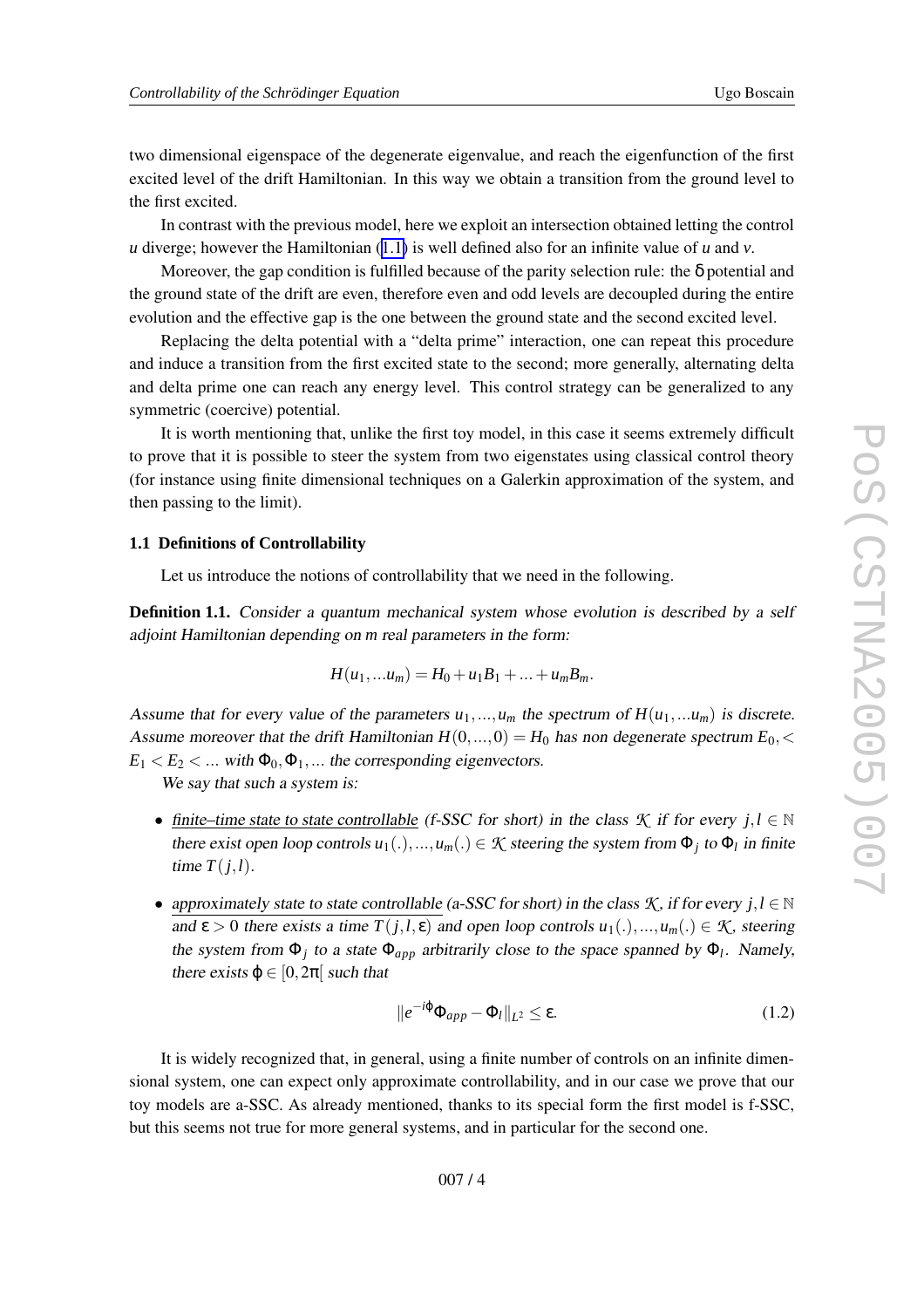## <span id="page-4-0"></span>**1.2 The Adiabatic Theorem**

Here we recall some basic ideas on the adiabatic theorem; an exhaustive introduction to this topic together with a general formulation of the theorem can be found in the first and second chapters of [[26\]](#page-17-0).

It is quite obvious that in quantum systems go verned by a time-independent Hamiltonian the e volution preserves the eigenvectors of the energy . On the other hand, if the Hamiltonian depends on time this is in general not true. The adiabatic theorem states that, provided that the time-dependence of the Hamiltonian is suitably slo w , then the eigenvectors are approximately preserved.

More precisely, let  $H(\varepsilon t)$  be a slowly time-dependent Hamiltonian with purely discrete spectrum,  $\lambda_j(\varepsilon t)$  its *j*<sup>th</sup> eigenvalue and  $P_j(\varepsilon t)$  the orthogonal projection on the space  $\mathcal{H}_j(\varepsilon t)$  of the eigenvectors associated to  $\lambda_j(\varepsilon t)$ .

Clearly, the time evolution  $U_{\varepsilon}(t, s)$  generated by  $H(\varepsilon t)$  preserves  $\mathcal{H}_j(\varepsilon t)$  if and only if it fulfils the following intertwining property:

$$
P_j(\varepsilon t)U_{\varepsilon}(t,s) = U_{\varepsilon}(t,s)P_j(\varepsilon s).
$$
\n(1.3)

Since

$$
\frac{d}{dt}\left(U_{\varepsilon}(s,t)P_j(\varepsilon t)U_{\varepsilon}(t,s)\right)=\varepsilon U_{\varepsilon}(s,t)\dot{P}_j(\varepsilon t)U_{\varepsilon}(t,s),
$$

where the dot denotes the derivative w.r.t.  $t$ , then relation (1.3) is satisfied at zero order in  $\varepsilon$  only. In fact, (1.3) is exactly satisfied by the evolution  $U_a^{\varepsilon}(t,s)$  generated by the so-called "adiabatic Hamiltonian" associated to the j<sup>th</sup> level, that reads

$$
H_a(\varepsilon t) := H(\varepsilon t) - 2i\varepsilon P_j(\varepsilon t) \dot{P}_j(\varepsilon t) + i\varepsilon \dot{P}_j(\varepsilon t)
$$
\n(1.4)

The adiabatic theorem estimates the difference between the time evolutions  $U_{\varepsilon}$  and  $U_{a}^{\varepsilon}$ .

**Theorem 1.2.** Consider a family  $H(t)$  of self adjoint operators on a Hilbert space  $H$ , with t in the possibly unbounded interval  $(t_1, t_2)$ . Suppose that:

- 1. all  $H(t)$ 's have a common dense domain  $D$ .
- 2.  $H(\cdot) \in C_b^2((t_1, t_2), L(\mathcal{D}, \mathcal{H}))$ , where  $L(\mathcal{D}, \mathcal{H})$  denotes the space of bounded linear operators from  $D$  to  $H$  provided that  $D$  is endowed with the norm of the graph of  $H(t_1)$ :

$$
||T||_{\mathcal{L}(\mathcal{D},\mathcal{H})} := \sup_{v \in \mathcal{D} \setminus \{0\}} \frac{||Tv||_{\mathcal{H}}}{||v||_{\mathcal{H}} + ||H(t_1)v||_{\mathcal{H}}}
$$

- 3. for every *t*, the spectrum  $\sigma(H(t))$  of  $H(t)$  is discrete and non degenerate, i.e.  $\sigma(H(t)) =$  $\{\lambda_j(t), j = 0, \ldots, n, \ldots, \lambda_i(t) < \lambda_k(t) \text{ if } i < k\}.$
- 4. Fixed  $j \in \mathbb{N}$ , the following gap condition is satisfied: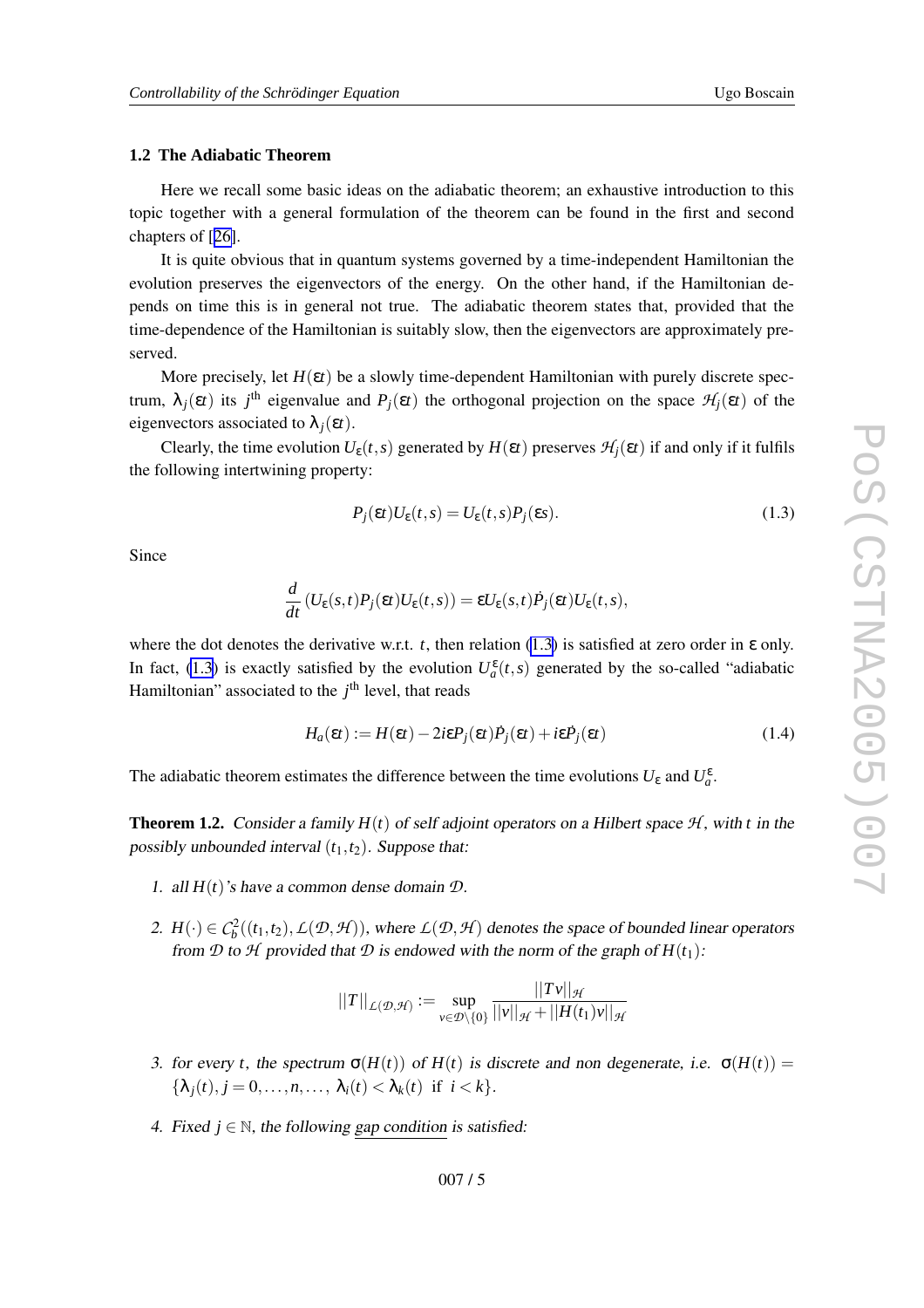$$
g := \inf_{t \in (t_1, t_2)} \min(\lambda_{j+1}(t) - \lambda_j(t), \lambda_j(t) - \lambda_{j-1}(t)) > 0
$$

<span id="page-5-0"></span>Let  $U_{\varepsilon}$  and  $U_{a}^{\varepsilon}$  be the two-parameter propagators generated by  $H(\varepsilon t)$  and  $H_{a}(\varepsilon t)$  defined in [\(1.4](#page-4-0)) respectively. Then, for any *t* and  $t_0$  in  $(t_1, t_2)$ ,

$$
||U_{\varepsilon}(t,t_0) - U_{a}^{\varepsilon}(t,t_0)|| < C\varepsilon (1 + \varepsilon |t - t_0|)
$$
\n(1.5)

where the constant *C* diverges for vanishing *g* .

Notice that if at time  $t_0$  the system lies in an eigenstate of  $H(\varepsilon t_0)$  associated to the eigenvalue  $\lambda_j(t_0)$ , then estimate (1.5) gives

$$
\|\psi_{\varepsilon}(t) - \psi_a^{\varepsilon}(t)\| < C\varepsilon \left(1 + \varepsilon |t - t_0|\right) \tag{1.6}
$$

where  $\psi_{\epsilon}(t)$  represents the actual state of the system and  $\psi_{a}^{\epsilon}(t)$  is eigenvector of  $H(\epsilon t)$  relative to the eigenvalue  $\lambda_j(\varepsilon t)$ .

Furthermore, if the *j*<sup>th</sup> level of  $H(t)$  is non degenerate at any time *t*, and  $\Phi_j(t)$  is the associated eigenvector , then

$$
H_a(\varepsilon t)\Phi_j(\varepsilon t) = \lambda_j(\varepsilon t)\Phi_j(\varepsilon t) - i\varepsilon \dot{P}_j(\varepsilon t)\Phi_j(\varepsilon t)
$$
\n(1.7)

and

$$
U_a^{\varepsilon}(t,t_0)\Phi_j(\varepsilon t_0) = \exp\left(-i\int_0^t ds \lambda_j(\varepsilon s)\right)\Phi_j(\varepsilon t).
$$
 (1.8)

The paper is organized as follows. In Section 2 we present the first toy model. After studying the spectrum of the Hamiltonian, we introduce the concept of climbing path and prove that the adiabatic theorem can be applied to climbing paths e ven if the gap condition is not satisfied (see Theorem [2.6\)](#page-11-0). As a corollary we get that the system is a-SSC (see Corollary [2.7](#page-11-0)). In Section [3](#page-12-0), we present the second model. In this case, using locally non integrable controlled potentials, we prove that the system is a-SSC (see Theorem [3.2\)](#page-16-0).

## **2. An Infinite Dimensional Toy Model**

In this section, we introduce an infinite dimensional model which generalizes in a natural way the features of a finite dimensional quantum mechanical system in interaction with tw o external fields. After introducing the model, we describe the spectrum of the Hamiltonian operator and show how to apply the adiabatic theory to prove a-SSC.

#### **The model and the spectrum of the Hamiltonian.**

Let us consider an infinite dimensional quantum system endowed with a purely discrete spectrum and suppose that its energy levels are non degenerate. Let  $E_j$  be the energy of the *j*.th level with  $E_j \le E_k$  for  $j \le k$  and let  $E_0$  be the energy of the ground state. In the basis of the eigenstates of the energy, the Hamiltonian is represented by an infinite diagonal matrix, whose  $j^{\text{th}}$  element equals  $E_j$ . In the following we refer to this Hamiltonian as to the drift or free Hamiltonian.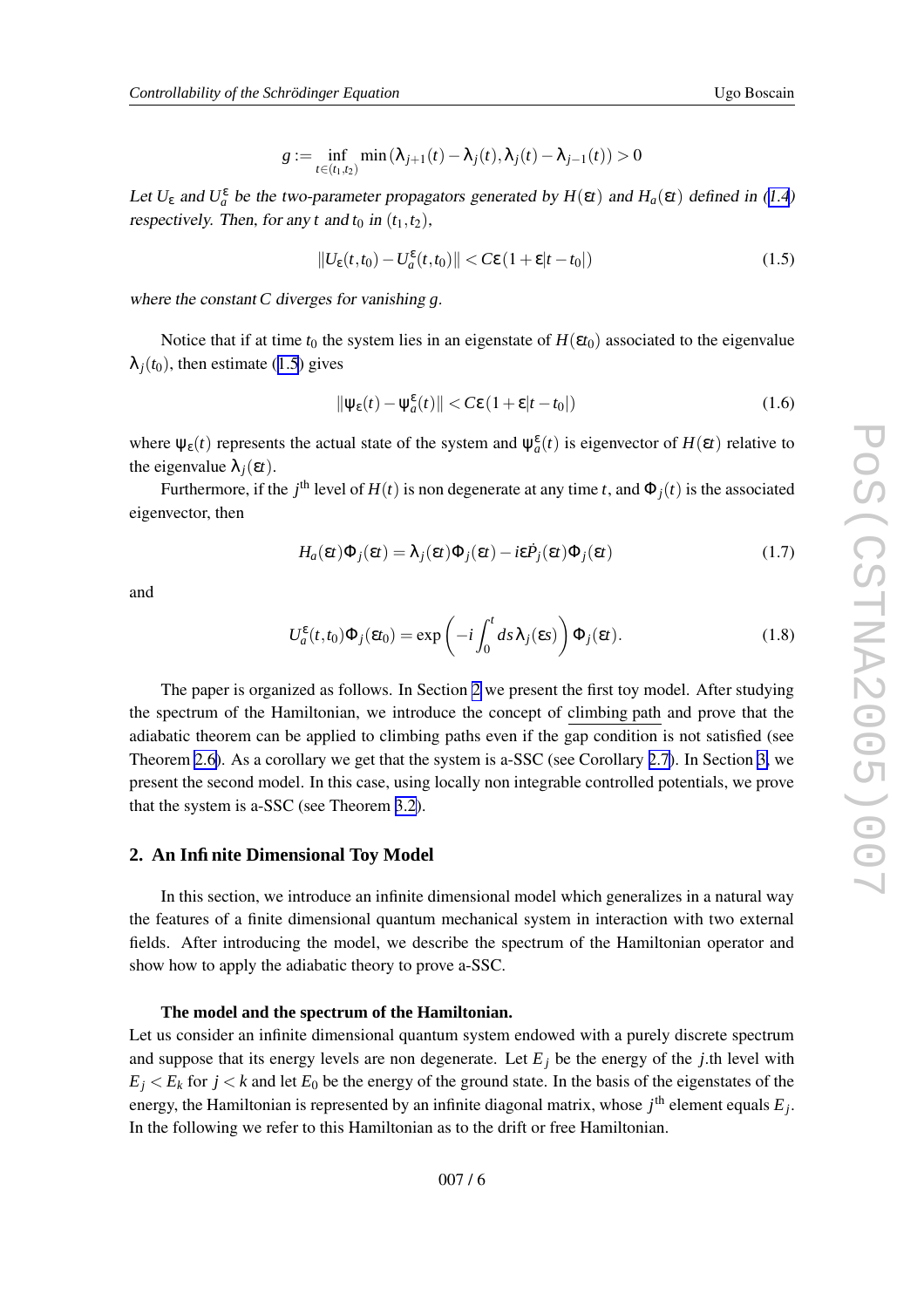<span id="page-6-0"></span>We have at our disposal two real controls  $u$  and  $v$  that couple energy levels by pairs in such a way that the infinite matrix representing the controlled Hamiltonian reads

$$
H(u,v) = \begin{pmatrix} E_0 & \alpha_0 u & 0 & 0 & 0 & \cdots \\ \alpha_0 u & E_1 & \beta_0 v & 0 & 0 & \cdots \\ 0 & \beta_0 v & E_2 & \alpha_1 u & 0 & \cdots \\ 0 & 0 & \alpha_1 u & E_3 & \beta_1 v & \cdots \\ \vdots & \vdots & \vdots & \vdots & \vdots & \vdots \\ \vdots & \vdots & \vdots & \vdots & \vdots & \vdots \end{pmatrix}
$$
(2.1)

Here the coefficients  $\alpha_j$ 's and  $\beta_j$ 's (that we assume to be bigger than zero) implement the fact that different pairs of levels react in different manners to the presence of the external fields. Therefore, such coefficients are to be considered characteristic of the system and represent the strength of the coupling induced by the external fields on the concerned pairs of levels.

The matrix (2.1) defines a linear operator  $\hat{H}(u, v)$  acting on the Hilbert space  $\ell^2$  of all complex sequences  $\{x_j\}$  such that  $\sum_{j=0}^{\infty} |x_j|^2 < \infty$ .

Moreover, for technical reasons we assume that the sequence of the  $E_j$ 's diverges, and the quantities  $\alpha_j/|E_{2j}|^{\mu}$  and  $\beta_j/|E_{2j}|^{\mu}$  vanish as *j* goes to infinity for some  $0 < \mu < 1$ .

These hypotheses yield some remarkable consequences in terms of spectral properties of  $\hat{H}(u, v)$ , namely:

**Proposition 2.1.** Under the hypotheses previously stated on the coefficients  $E_j, \alpha_j, \beta_j$ , the operator *H*(*u*,*v*) *defined in* (2.1) *and acting on*  $l^2$ , *satisfies the following*:

- $(i)$   $\hat{H}(u, v)$  *is self-adjoint.*
- (*ii*) The spectrum of  $\hat{H}(u, v)$  is purely discrete.
- *(iii) If both u and v are different from zero, then all eigenvalues are non degenerate .*
- *(iv) The spectrum of*  $\hat{H}(u, v)$  *<i>is equal to the spectrum of*  $\hat{H}(|u|, |v|)$ *.*

We omit proofs, but just remark that statements (i) and (ii) follow from general topics in spectral analysis ([[22\]](#page-17-0)) while (iii) and (iv) can be pro ven by direct inspection. Furthermore, due to (iv) we shall limit ourselves to non negative controls  $u$  and  $v$ .

Owing to (i), (ii) and (iii) and using perturbation theory [[17\]](#page-17-0), one can prove that there exists a unique countable set of continuous functions  $\lambda_j : \mathbb{R}^2 \to \mathbb{R}$  such that

- A.  $\lambda_j(u, v)$  is an eigenvalue of  $\hat{H}(u, v)$ .
- B.  $\lambda_j(u, v) \leq \lambda_{j+1}(u, v)$  for any  $j \in \mathbb{N}$ ,  $u, v \in \mathbb{R}$  and  $\lambda_j(u, v) < \lambda_{j+1}(u, v)$  for any  $j \in \mathbb{N}$ ,  $u, v > 0$ .

Roughly speaking, the graph of the spectrum of  $\hat{H}(u, v)$  as a multi-valued function of u and *v* can be represented as a countable family of regular surfaces possibly intersecting along the axes  $u = 0$  and  $v = 0$  only.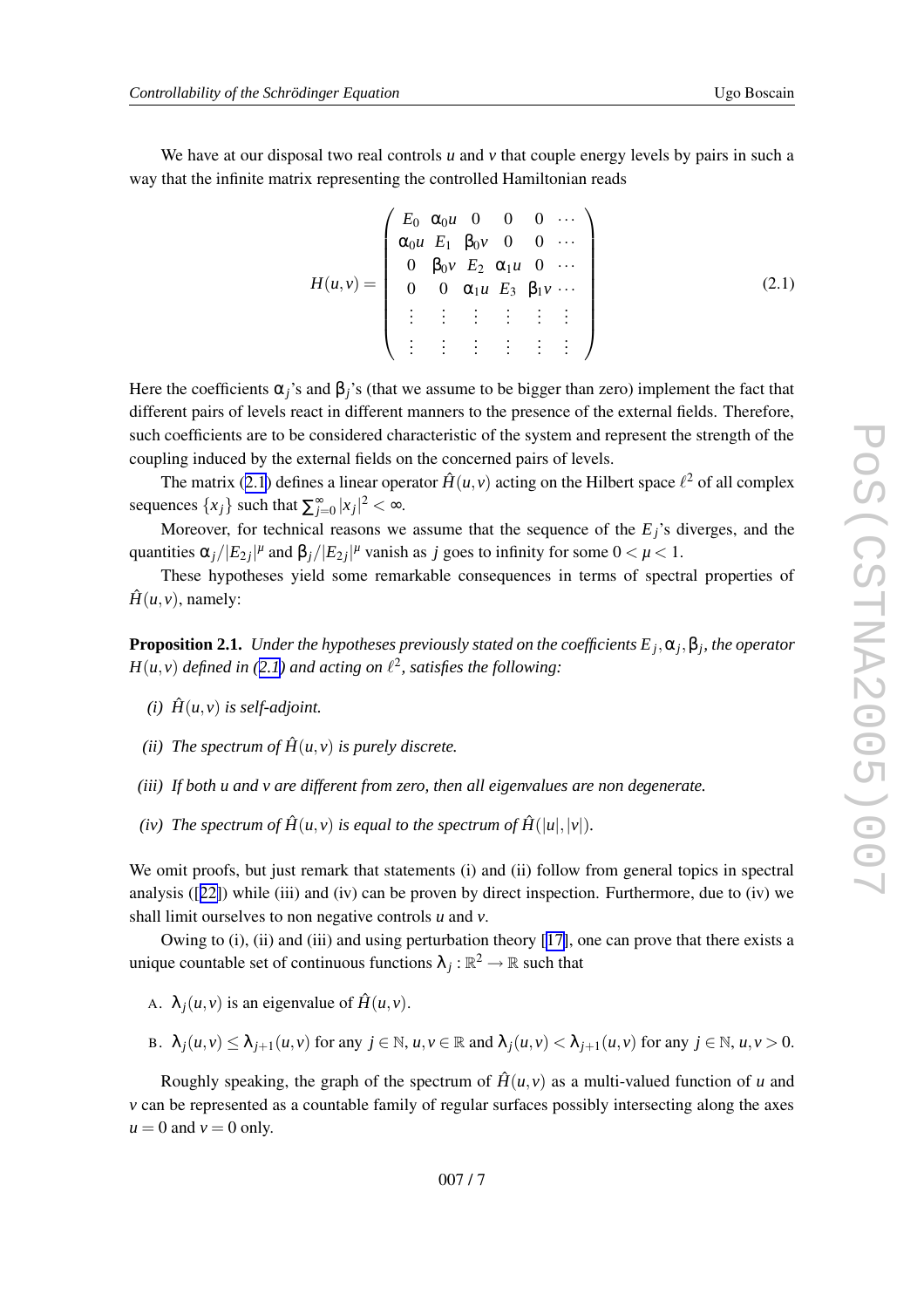In order to steer the system from tw o fixed eigenstates using adiabatic theory , it is essential to classify all possible eigenvalues intersections.

#### **Intersections along the axis**  $u = 0$ .

The matrix  $H(0, v)$  is block diagonal. The first block is  $1 \times 1$  and consists of the element  $E_0$ , while the others are  $2 \times 2$  and take the form:

$$
\mathbf{B}_{j} := \begin{pmatrix} E_{2j+1} & \beta_{j} v \\ \beta_{j} v & E_{2j+2} \end{pmatrix}, \quad j = 0, 1, 2, ... \tag{2.2}
$$

The eigenvalues of  $\mathbf{B}_j$  are given by

$$
\begin{cases}\n\Lambda_j^+(v) = E_{2j+2} + \Delta_j \\
\Lambda_j^-(v) = E_{2j+1} - \Delta_j\n\end{cases}
$$
\n(2.3)

where the quantity

$$
\Delta_j := \frac{\sqrt{\omega_j^2 + 4\beta_j^2 \nu^2}}{2} - \omega_j
$$

with

$$
\omega_j := E_{2j+2} - E_{2j+1} \tag{2.4}
$$

representing the exchange of energy induced by the coupling between the two levels. Notice that turning the control v on increases the energy of the even levels while lowers that of the odd ones. Then, the energy gap between tw o coupled le vels is enhanced, as shown in Fig. 1.



Equalities (2.3 ) provide some simple rules in order to classify all crossing of eigenvalues. Set  $\Lambda_{-1}^+ := E_0$  and  $\beta_{-1} := 0$ . Consider a pair of indices *j* and *k*, with  $j > k$ . Then

• There exists a unique  $v > 0$  such that  $\Lambda_j^+(v) = \Lambda_k^-(v)$ . Conversely, the equation  $\Lambda_j^-(v) =$  $\Lambda_k^+(v)$  has no solutions.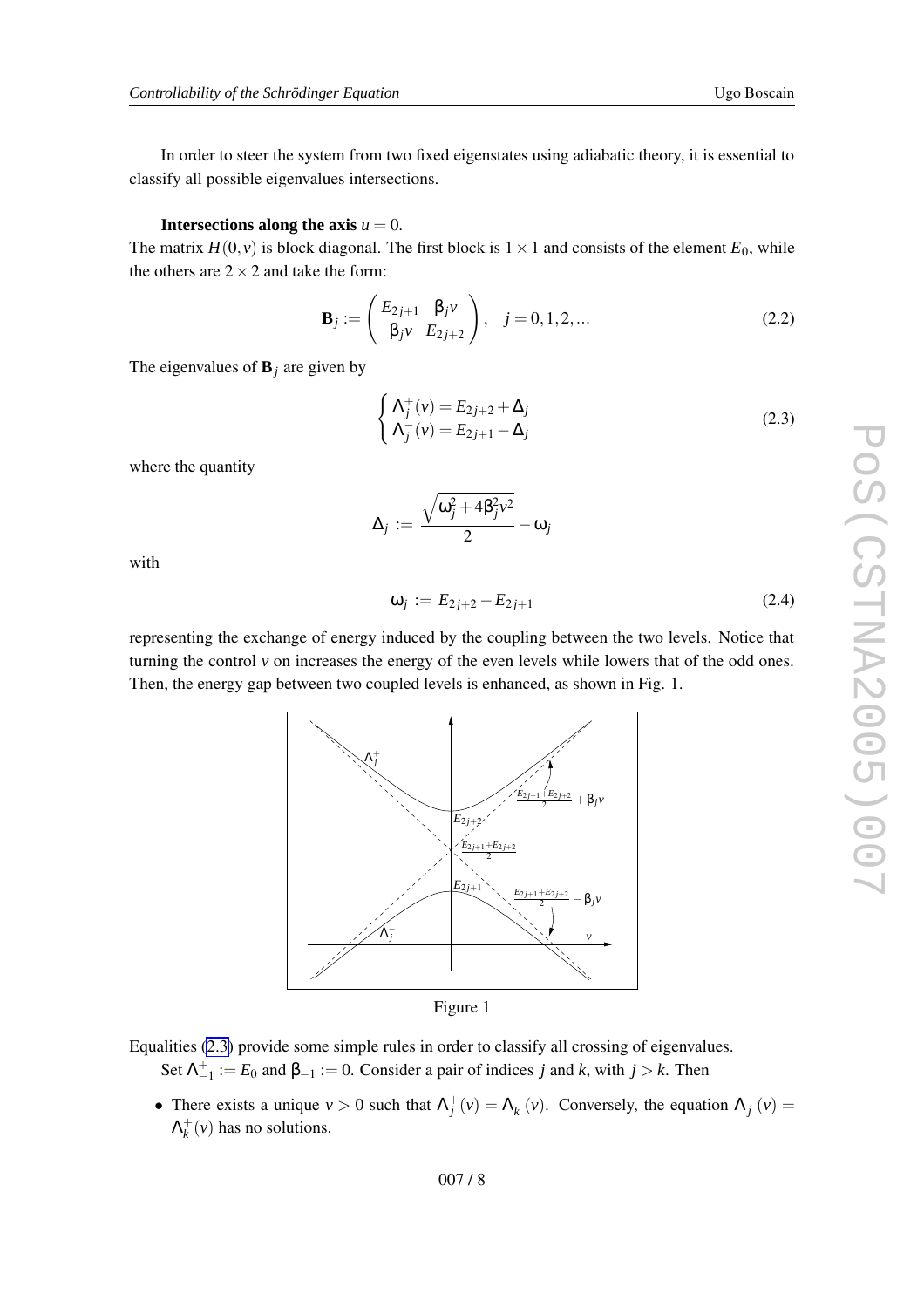- If  $\beta_j < \beta_k$ , then there exists a unique  $\nu > 0$  such that  $\Lambda_i^+(v) = \Lambda_k^+(v)$ . Conversely, if  $\beta_j \ge \beta_k$ then the graphs of the functions  $\Lambda_j^+$  and  $\Lambda_k^+$  do not intersect each other.
- If  $\beta_j > \beta_k$ , then there exists a unique  $v > 0$  such that  $\Lambda_j^-(v) = \Lambda_k^-(v)$ . Conversely, if  $\beta_j \le \beta_k$ then the graphs of the functions  $\Lambda_j^-$  and  $\Lambda_k^-$  do not intersect.

**Intersections along the axis**  $v = 0$ .

The matrix  $H(0, v)$  is block diagonal, each block being  $2 \times 2$  and taking the form:

$$
\mathbf{A}_j := \begin{pmatrix} E_{2j} & \alpha_{j} u \\ \alpha_{j} u & E_{2j+1} \end{pmatrix}, \quad j = 0, 1, 2, \dots
$$

The eigenvalues of  $A_j$  are given by

$$
\Gamma_j^-(u) = E_{2j} - D_j \Gamma_j^+(u) = E_{2j+1} + D_j \tag{2.5}
$$

with

$$
\mathcal{D}_j := \frac{\sqrt{\Omega_j^2 + 4\alpha_j^2 v^2}}{2} - \Omega_j
$$
  
\n
$$
\Omega_j := E_{2j+1} - E_{2j}
$$
\n(2.6)

Lik e in the previous case, a complete classification of the eigenvalue intersections can be done.

**Remark 2.2.** We want to prevent the reader from identifying functions  $\Lambda_j$ 's and  $\Gamma_j$ 's with the  $\lambda_k$ 's, even for suitable values of k (for instance,  $\Lambda_j^+(u)$  with  $\lambda_{2j+2}$ ). Such identification is correct if the controls are smaller than the lowest value for which a degeneracy occurs. This is due to the fact that the  $\lambda_i$ 's satisfy  $\lambda_i(u,v) \leq \lambda_j(u,v)$ , for  $i < j$  and for every  $(u,v) \in \mathbf{R}^2$ . While the graphs of the functions  $\Lambda_j$ 's (resp. the  $\Gamma_j$ 's) can cross each other. To clarify such important point we put in evidence in Fig. 2 the graph of the functions  $\lambda_0(0, v), \lambda_1(0, v), \lambda_2(0, v), \lambda_3(0, v)$  and the *corresponding identification with the*  $\Lambda_i$ 's, *corresponding to a peculiar choice of the coefficients* β *j 's.*



Figure 2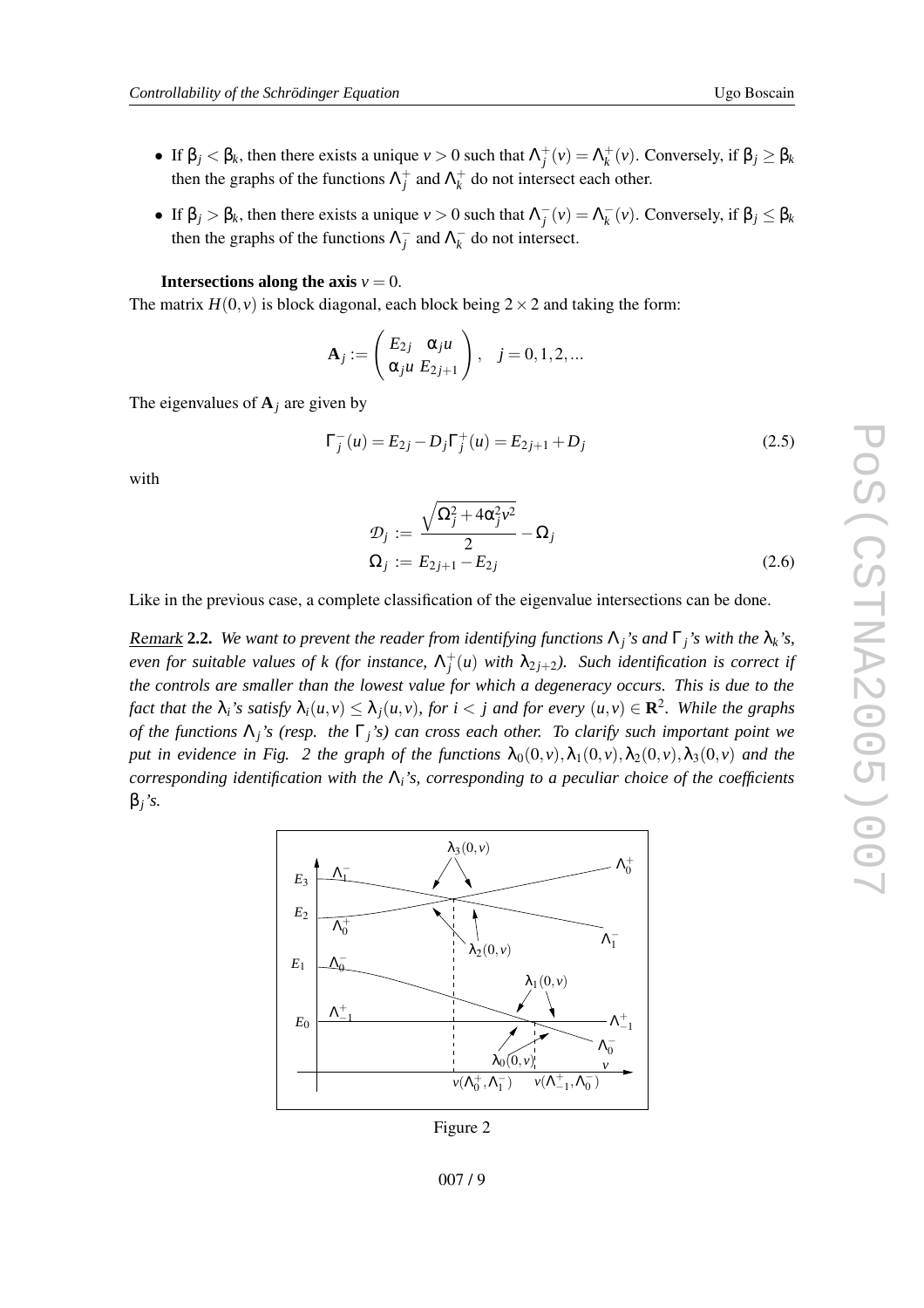<span id="page-9-0"></span>The investigation undertaken in this Section can be resumed as follows.

#### **Theorem 2.3.** The set

$$
S := \{(u, v, p) \text{ s.t. } u, v \in \mathbf{R}, \ p \text{ eigenvalue of } \hat{H}(u, v)\}\
$$
 (2.7)

is the union of the graphs of a countable, increasing family of continuous functions  $\lambda_j(u, v)$ , i.e.

$$
S = \bigcup_{j=0}^{\infty} S_j
$$
  

$$
S_j = \{(u, v, \lambda_j(u, v)) \text{ s.t. } u, v \in \mathbf{R}\}\
$$

Such graphs intersect one another in a countable set lying in the union of the planes  $u = 0$  and  $v = 0$ . Apart from that points, they are smooth.

Fig. 3 gives an idea of the shape of the three first surfaces belonging to S, for some value of the parameters  $E_i$ ,  $\alpha_i$ , and  $\beta_i$ , which could be useful to figure out how to employ the adiabatic theory (see below).



Figure 3

#### **Controllability via Classical Control Theory**

Let us consider the Schrödinger equation for the Hamiltonian ([2.1\)](#page-6-0):

$$
i\frac{d\psi(t)}{dt} = H(u(t), v(t))\psi(t)
$$
\n(2.8)

where  $\psi(t) = (\psi_0(t), \psi_1(t), \dots)$  is a vector in  $\ell^2$ . The crucial feature of this model is that if  $u = 0$ or  $v = 0$ , then the variables  $\psi_1, \psi_2, \dots$  are coupled by pairs. More precisely we have the following: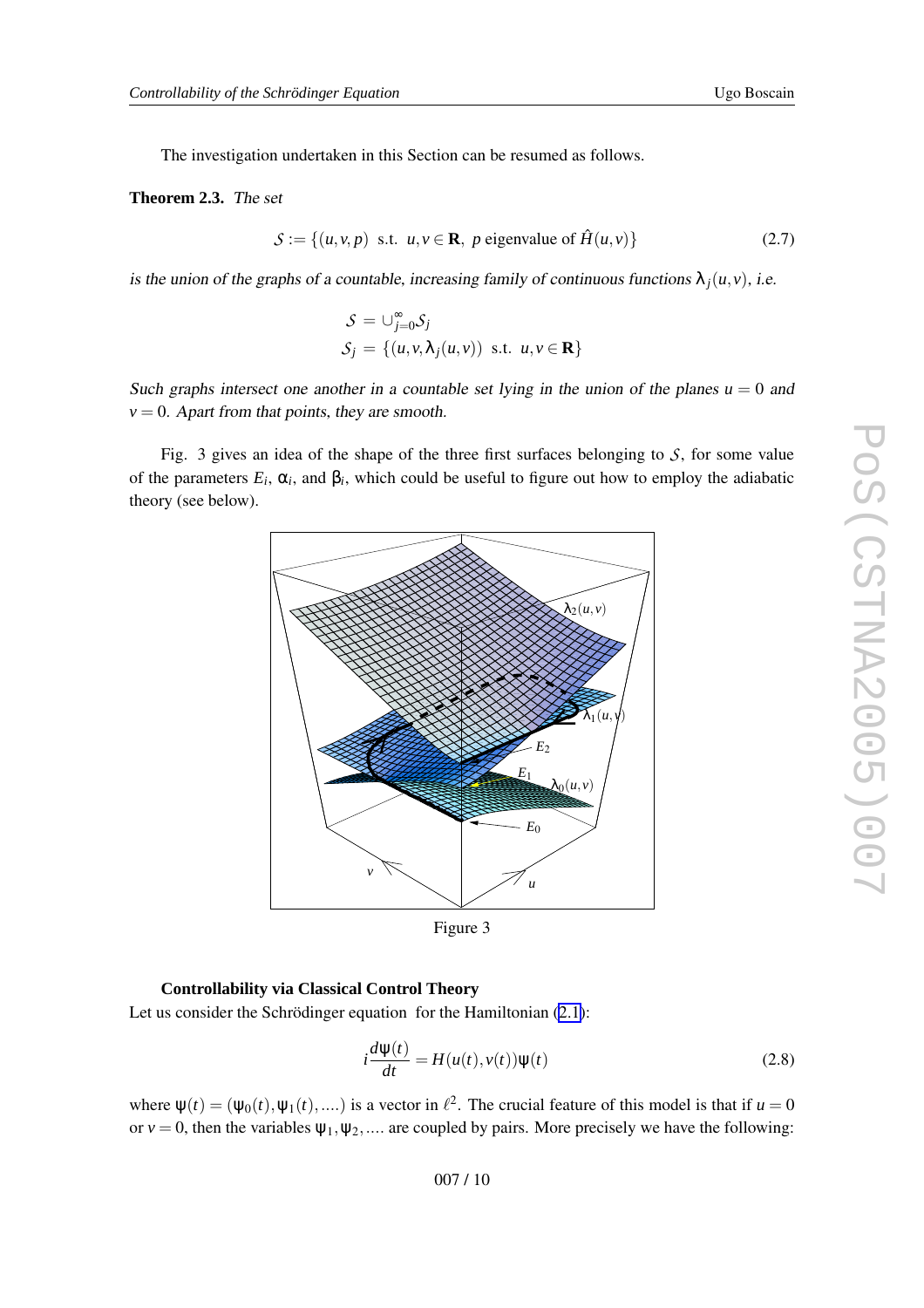- If  $u = 0$  then  $\psi_0$  is decoupled and  $\psi_i$  is coupled only to  $\psi_{i+1}$  for *i* odd.
- If  $v = 0$  then  $\psi_i$  is coupled only to  $\psi_{i+1}$  for *i* even.

As a consequence, using standard techniques of control theory on  $SU(2)$ , one can prove the following:

**Proposition 2.4.** If the functions  $u(\cdot)$  and  $v(\cdot)$  are measurable and essentially bounded functions then the system  $(2.1)$  $(2.1)$ ,  $(2.8)$  is f-SSC.

#### **Controllability via Adiabatic Theory**

In the following we prove a-SSF for this toy model, using adiabatic theory.

Consider a  $C^2$  path  $(u(\varepsilon t), v(\varepsilon t))$  in  $\mathbb{R}^2$ . Outside the set  $uv = 0$  the time evolution can be approximated by means of the adiabatic theorem. More precisely one can directly check that:

$$
\frac{d^2}{dt^2}H(u(\varepsilon t),v(\varepsilon t))=\varepsilon^2\left(\frac{d^2u}{dt^2}(\varepsilon t)B_1+\frac{d^2v}{dt^2}(\varepsilon t)B_2\right).
$$

Now since  $B_1$  and  $B_2$  are relatively bounded with respect to  $H_0$ , then  $H(u(t), v(t))$  belongs to  $\mathcal{C}_b^2((t_1, t_2), \mathcal{L}(\mathcal{D}, \mathcal{H}))$  and one can apply Theorem [1.2](#page-4-0).

Since the constant C supplied by the adiabatic theorem (cfr. formula ([1.5\)](#page-5-0)) diverges as the gap vanishes, then the approximation we get in [\(1.2](#page-3-0)) is as good as the path  $(u(\varepsilon t), v(\varepsilon t))$  stays far from the singularities.

In the following we describe what happens if the path crosses a singularity along one axis  $u = 0$  or  $v = 0$ .

For the sake of clearness, let us suppose that Fig.2 represents the lowest three energy levels of  $H(0, v)$  as functions of v.

Assume moreover that  $(u(\varepsilon t), v(\varepsilon t)) = (0, \varepsilon t)$  for  $t \in [0, \varepsilon^{-1} T]$ , and that, at time zero, the system lies in an eigenstate of  $E_2$ . We denote  $\varepsilon^{-1} t_0$  the time at which the path crosses the singularity.

Since  $H(0, v)$  is block diagonal, after time zero the eigenvalue  $\Lambda_0^+$  is coupled with  $\Lambda_0^-$  only. The adiabatic approximation can then be used and the gap reads  $g = \inf_{v \in [0,T]} (\Lambda_0^+(v) - \Lambda_0^-(v)) =$  $E_2 - E_1$ .

Notice that, due to the decoupling between the levels  $\Lambda_0^+$  and  $\Lambda_1^-$ , the system follows  $\Lambda_0^+$  even after the path crosses the intersection with  $\Lambda_1^-$ . This is the crucial point in our procedure. Now, noticing that

$$
\Lambda_0^+(v) = \begin{cases} \lambda_2(0, v), & v \in [0, t_0[\\ \lambda_3(0, v), & v \in ]t_0, T[, \end{cases}
$$
\n(2.9)

it follows that, at time  $\varepsilon^{-1} t_0$ , the system jumps on the level  $\lambda_3$ .

In the following we formulate in more detail this procedure. Consider the set *S* defined in ([2.7\)](#page-9-0). A point  $(u, v, p) \in S$  is called a singularity if  $p = \lambda_i(u, v) = \lambda_j(u, v)$  with  $i \neq j$ . From the analysis preceding theorem ([2.3\)](#page-9-0), it follows that the singularities are isolated points and if  $(u, v, p)$ is a singularity then  $uv = 0$ . We denote by  $Z$  the set of all singularities.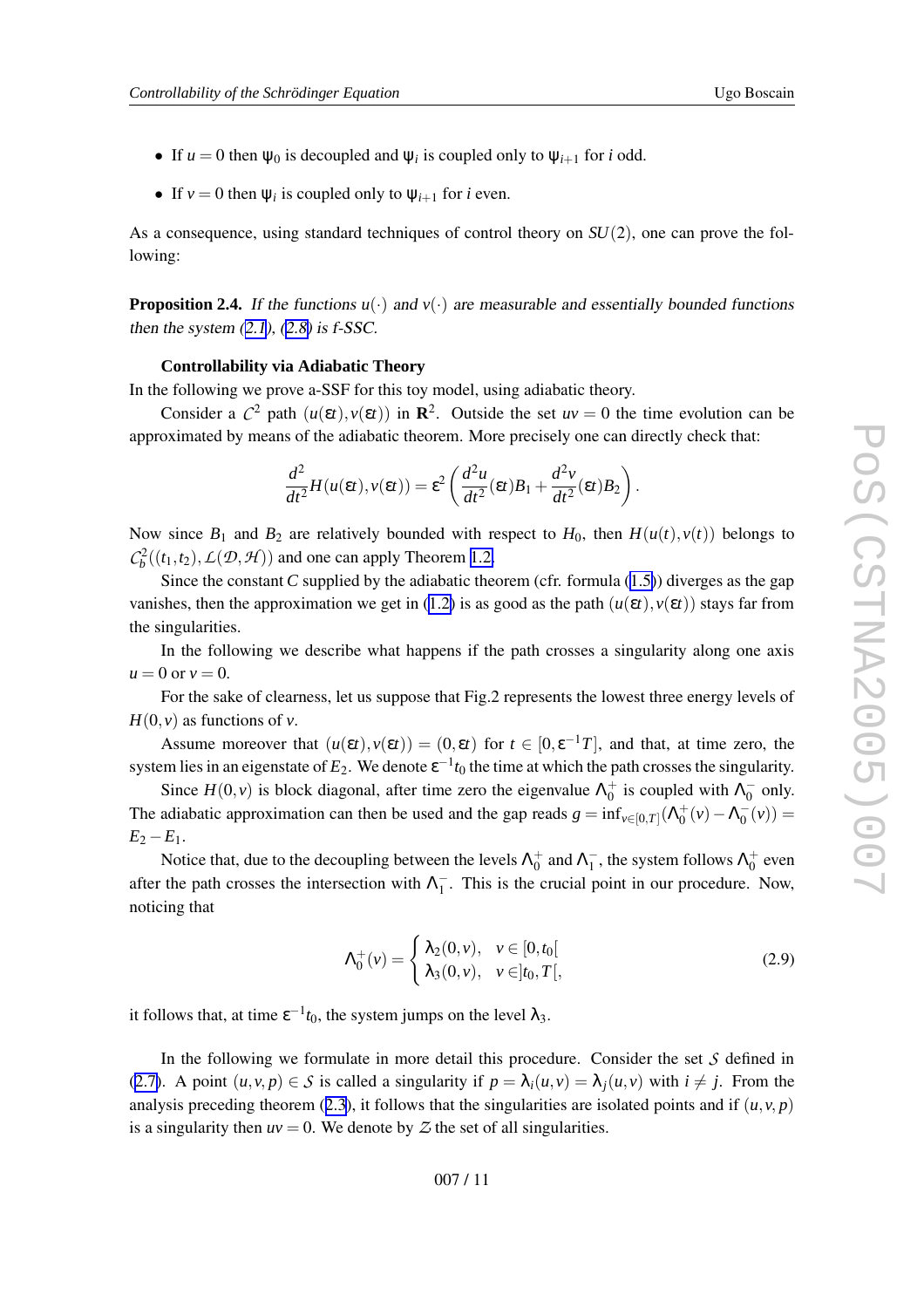<span id="page-11-0"></span>**Definition 2.5.** Consider a map  $\gamma(\cdot) := (u(\cdot), v(\cdot), p(\cdot)) : [0, \tau] \to S \subset \mathbb{R}^3$ . We say that this map is <sup>a</sup> climbing path if:

- it is a  $C^2$  map from  $[0, \tau]$  to  $\mathbb{R}^3$ ;
- $\gamma(0) = (u(0), v(0), p(0)) = (0, 0, E_A)$  and  $\gamma(\tau) = (u(\tau), v(\tau), p(\tau)) = (0, 0, E_B)$  for some  $A, B \in$ **N** ;
- it passes through a finite number of singularities. i.e.  $\text{Supp}(\gamma) \cap \mathcal{Z}$  is finite.
- if  $\tau_1, ..., \tau_n$  are the values of the parameter at which the singularities are met, namely  $\gamma(\tau_i) \in \mathbb{Z}$ for any *i*, then there exist intervals  $[a_i, b_i]$  such that  $\tau_i \in ]a_i, b_i[$  and *u* or *v* constantly vanishes on  $[a_i, b_i]$ .

An example of climbing path is represented in Fig. 3. If a climbing path is slowly gone along, then we can apply the adiabatic theorem and obtain the following result:

**Theorem 2.6.** Consider the family of Hamiltonians  $H(u, v)$  and a climbing path  $\gamma$  on the set S de-fined in [\(2.7\)](#page-9-0). Given  $\epsilon \ll 1$  consider the following parametrization of  $\gamma$ :  $\gamma(\epsilon t) = (u(\epsilon t), v(\epsilon t), p(\epsilon t)),$ with  $t \in [0, T]$  and  $T := \varepsilon^{-1} \tau$ . Let  $\Phi_j(u, v)$  be the eigenvector corresponding to the eigenvalue  $\lambda_j(u, v)$ . Let  $t_1, ..., t_n$  be the times at which the singularities are met, namely  $\gamma(\epsilon t_i) \in \mathcal{Z}$  for any *i*. Let  $j_i$  be defined by  $p(\varepsilon t) = \lambda_{j_i}(u(\varepsilon t), v(\varepsilon t)), t \in ]t_i, t_{i+1}].$  Then, for every  $t \in ]t_i, t_{i+1}]$ , we have

$$
\|\exp\left(i\int_0^{\epsilon t} ds\lambda_{j_i}(u(s),v(s))\right)\Phi_{j_i}(u(\epsilon t),v(\epsilon t))-\psi(\epsilon t)\|
$$
  
< 
$$
< C\epsilon(1+\epsilon|t|) \leq C\epsilon(1+\tau)
$$

where  $\psi(t)$  is the solution of the Schrödinger equation

$$
i\partial_t \psi(t) = H(u(\varepsilon t), v(\varepsilon t))\psi(t)
$$
\n(2.10)

with initial data

$$
\psi(0) = \Phi_{j_i}(0,0).
$$

Roughly speaking this theorem states that if the singularities are crossed keeping to zero one of the tw o controls, then the adiabatic theorem holds true and the system jumps at the singularities from a level to another one. Notice that estimate given in theorem 2.6 holds for  $t = T = \varepsilon^{-1} \tau$  also, with the system passed to the level of energy  $E_B$ . Therefore, we have the following

**Corollary 2.7.** The quantum mechanical system described by the Hamiltonian ([2.1\)](#page-6-0) is a-SSC in the class  $C_b^2$ .

Remark 2.8. We conjecture that the result given by Theorem 2.6, can be generalized to any Hamiltonian having conical intersections. (see for instance [[15\]](#page-17-0)).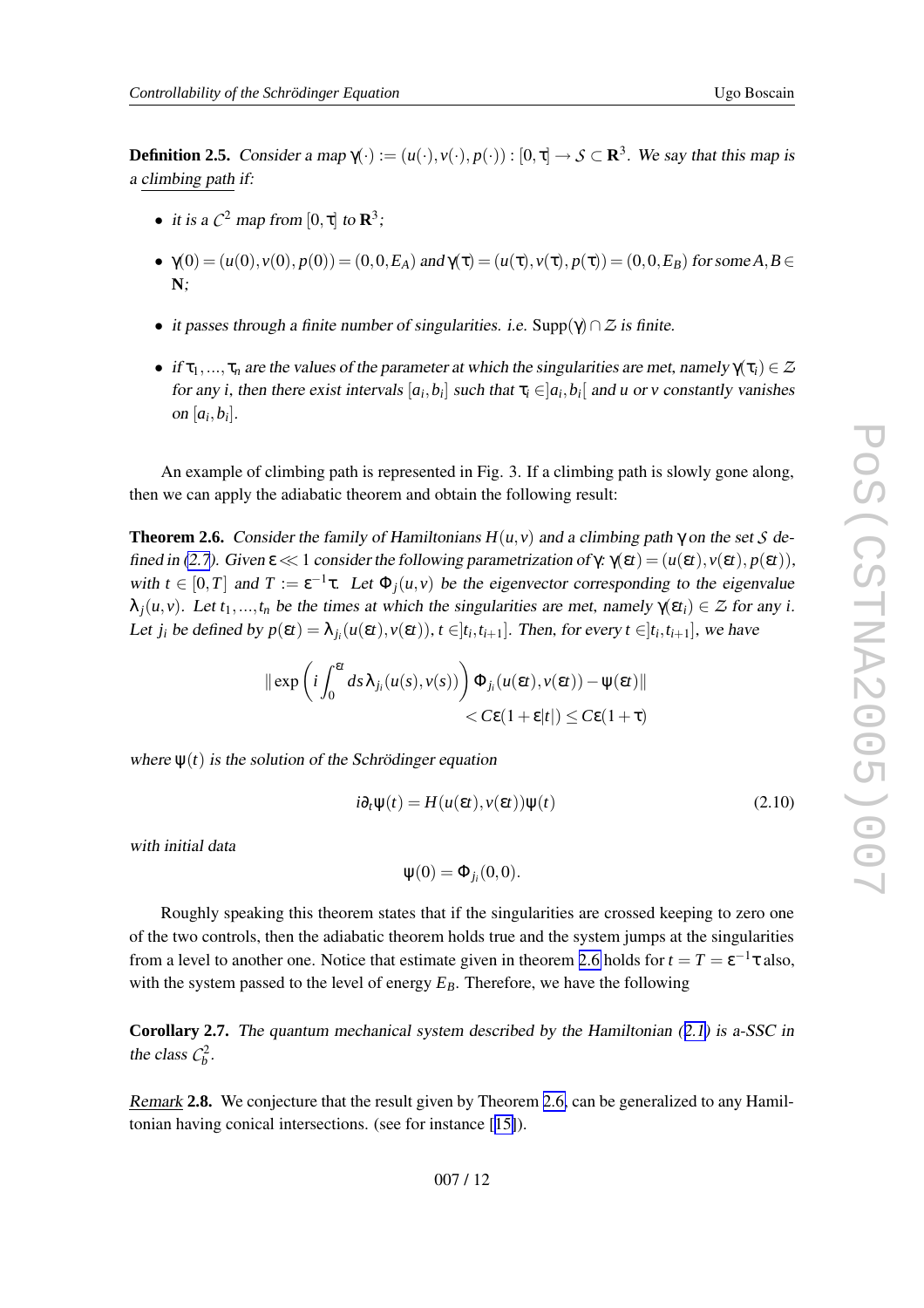## <span id="page-12-0"></span>**3. Controllability via Singular Potentials**

In this section we introduce an infinite dimensional model in the Schrödinger picture, mimicking the feature of the model analyzed in Sec. II.

We start considering an infinite one dimensional potential well with Dirichlet boundary conditions and add suitable controlled potentials in order to induce transitions between different energy le vels.

As explained in the introduction our strategy consists in producing degeneracies using potentials with non integrable singularities. To this purpose we use point interaction potentials with a coupling constant to be sent to infinity .

Let us introduce the model. Consider the evolution problem on the space  $L^2(0, \pi)$  given by

$$
i\partial_t \Psi(x,t) = H(u(\varepsilon t), v(\varepsilon t), w(\varepsilon t)) \Psi(x,t), \text{ where:}
$$
  
\n
$$
H(u,v,w) := -\partial_x^2 + u\delta(x - \pi/2) + v\delta'(x - \pi/2)
$$
  
\n
$$
+w\theta(x - \pi/2).
$$
\n(3.1)

Here  $\partial_x^2$  is the second partial derivative w.r.t. *x* with Dirichlet boundary conditions (i.e.  $\psi(0,t)$ ) =  $\psi(\pi, t) = 0$ ). The term  $u(\epsilon t) \delta(x - \frac{\pi}{2})$  is a Dirac delta potential whose effect results in the boundary condition

$$
\lim_{x \to \frac{\pi}{2}^+} \partial_x \psi(x,t) - \lim_{x \to \frac{\pi}{2}^-} \partial_x \psi(x,t) = u(\varepsilon t) \psi(\pi/2,t). \tag{3.2}
$$

Analogously, the term  $v(\varepsilon t)\delta'(x-\frac{\pi}{2})$  corresponds to the boundary conditions

$$
A(t) := \lim_{x \to \frac{\pi}{2}^-} \partial_x \psi(x, t) = \lim_{x \to \frac{\pi}{2}^+} \partial_x \psi(x, t)
$$
\n(3.3)

$$
\lim_{x \to \frac{\pi}{2}^+} \psi(x,t) - \lim_{x \to \frac{\pi}{2}^-} \psi(x,t) = v(\varepsilon t)A(t)
$$
\n(3.4)

Finally, the symbol  $\theta(x-\pi/2)$  denotes the Heaviside function which equals 1 for  $x \ge \pi/2$  and 0 otherwise.

Is is well known that the drift Hamiltonian  $H_0 = -\partial_x^2$ , with Dirichlet boundary conditions, is a self-adjoint operator whose spectrum is purely discrete and reads:

$$
E_n = (n+1)^2, \quad n = 0, 1, 2, \dots
$$
\n(3.5)

All le vels are non degenerate and the corresponding normalized eigenvectors read

$$
\phi_n(x) = \sqrt{\frac{2}{\pi}} \sin((n+1)x). \tag{3.6}
$$

As in the previous model, we control the system switching *u* and *v* separately on. Therefore we must study the spectra of the operators  $H(u, 0, 0)$  and  $H(0, v, 0)$ .

#### **The spectra of**  $H(u, 0, 0)$  and  $H(0, v, 0)$ .

The computation of the spectrum of  $H(u, 0, 0)$  can be made explicitly. The eigenvalues  $F_n(u)$  and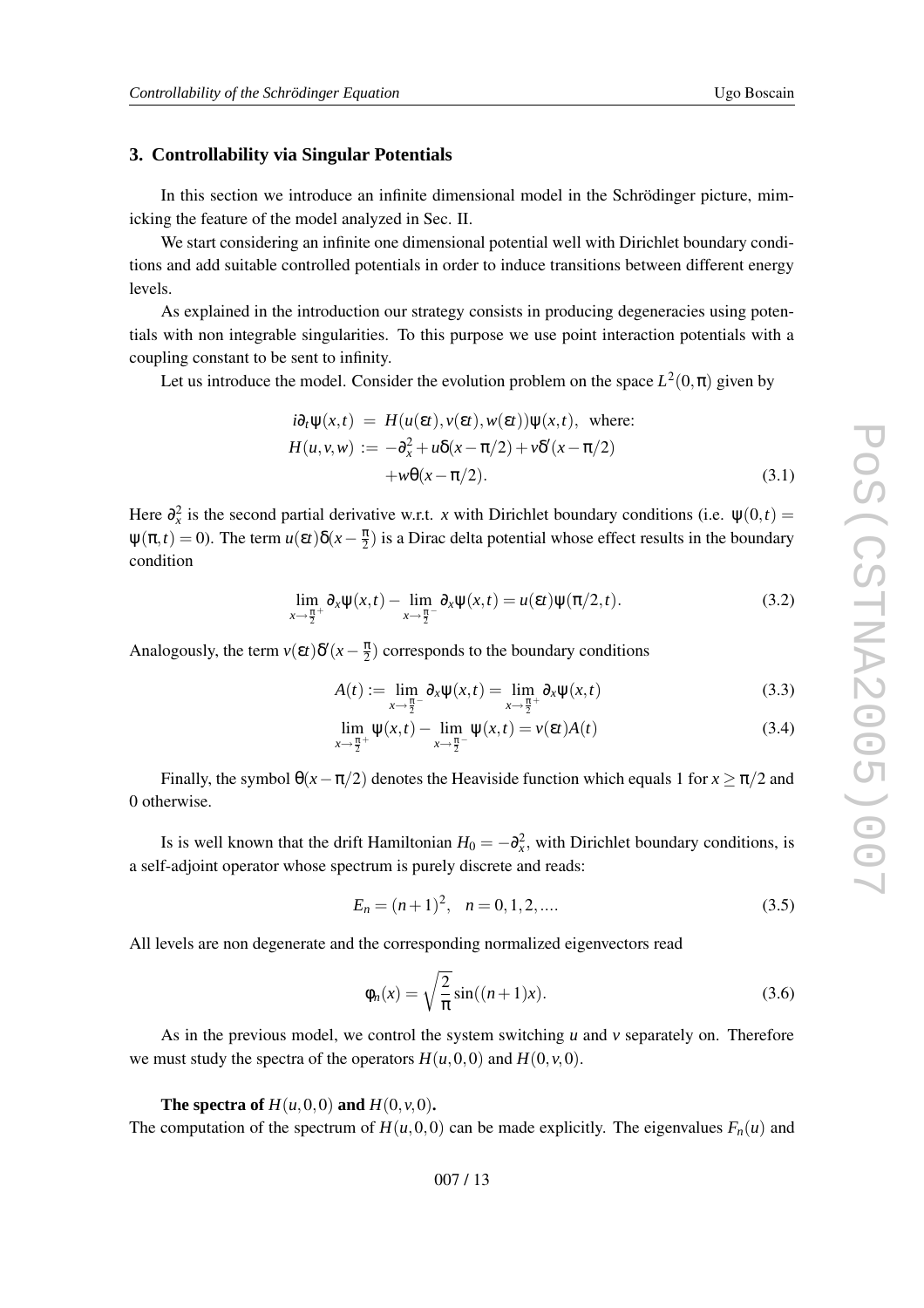the eigenvectors  $\xi_n^u$  satisfy the stationary Schrödinger equation with the boundary condition given by the delta potential, namely

$$
-\frac{d^2}{dx^2}\xi_n^u(x) = F_n(u)\xi_n^u(x), x \in (0, \pi/2) \cup (\pi/2, \pi)
$$
  
\n
$$
\xi_n^u(0) = \xi_n^u(\pi) = 0,
$$
  
\n
$$
\lim_{x \to \frac{\pi}{2}^+} \frac{d}{dx}\xi_n^u(x) - \lim_{x \to \frac{\pi}{2}^-} \frac{d}{dx}\xi_n^u(x) = u\xi_n^u(\pi/2).
$$
\n(3.7)

Notice that for *n* odd one has  $\xi_n^u(\pi/2) = 0$ , thus equations (3.7) reduce to the equations for the odd levels of the drift Hamiltonian. Therefore, for any  $k \in \mathbb{N}$ ,

$$
F_{2k+1}(u) = E_{2k+1} = 4(k+1)^2,
$$
  
\n
$$
\xi_{2k+1}^u(x) = \phi_{2k+1}(x) = \sqrt{\frac{2}{\pi}} \sin[2(k+1)x].
$$
\n(3.8)

If  $n$  is even then the condition induced by the delta is effective and reads

$$
\{F_{2k}(u), k \in \mathbf{N}\} = \{z^2, \tan(\pi/2z) = -2zu^{-1}\},
$$
  

$$
\xi_{2k}^u(x) = N \left[\cos(\sqrt{F_{2k}(u)}(x - \pi/2))\right]
$$
  

$$
+\frac{u}{2\sqrt{F_{2k}(u)}}\sin(\sqrt{F_{2k}(u)}|x - \pi/2|)\right].
$$
 (3.9)

where *N* is a normalization factor.

As one can expect, the presence of a  $\delta$  interaction does not affect the subspace of the even functions. Moreover, it appears from identity (3.9) that such potential consists in produces a discontinuity in the first derivative of  $\xi_{2k}^u$ , embodied in the second term at the r.h.s. Obviously, such term o verwhelms the first one as *u* grows.

We stress that  $H(\infty, 0, 0)$  is still a well defined self-adjoint Hamiltonian. It translates into the condition

$$
\psi(t, \pi/2) = 0,\tag{3.10}
$$

to be satisfied at an y time *t* . The related eigenvalue problem reads

$$
-\frac{d^2}{dx^2}\xi_n^{\infty}(x) = F_n(\infty)\xi_n^{\infty}(x), \ x \in (0.\pi/2) \cup (\pi/2, \pi),
$$
  

$$
\xi_n^{\infty}(0) = \xi_n^{\infty}(\pi/2) = \xi_n^{\infty}(\pi) = 0.
$$
 (3.11)

Notice that the boundary condition (3.11) splits the problem into two independent parts: the eigenvalue problem for the Laplacian with Dirichlet boundary conditions in  $(0, \pi/2)$  and in  $(\pi/2, \pi)$ . The physical picture related to this condition corresponds to an infinite potential barrier located at the point  $\pi/2$ . In such a way the non degeneracy for the ground state (as far as for the other levels)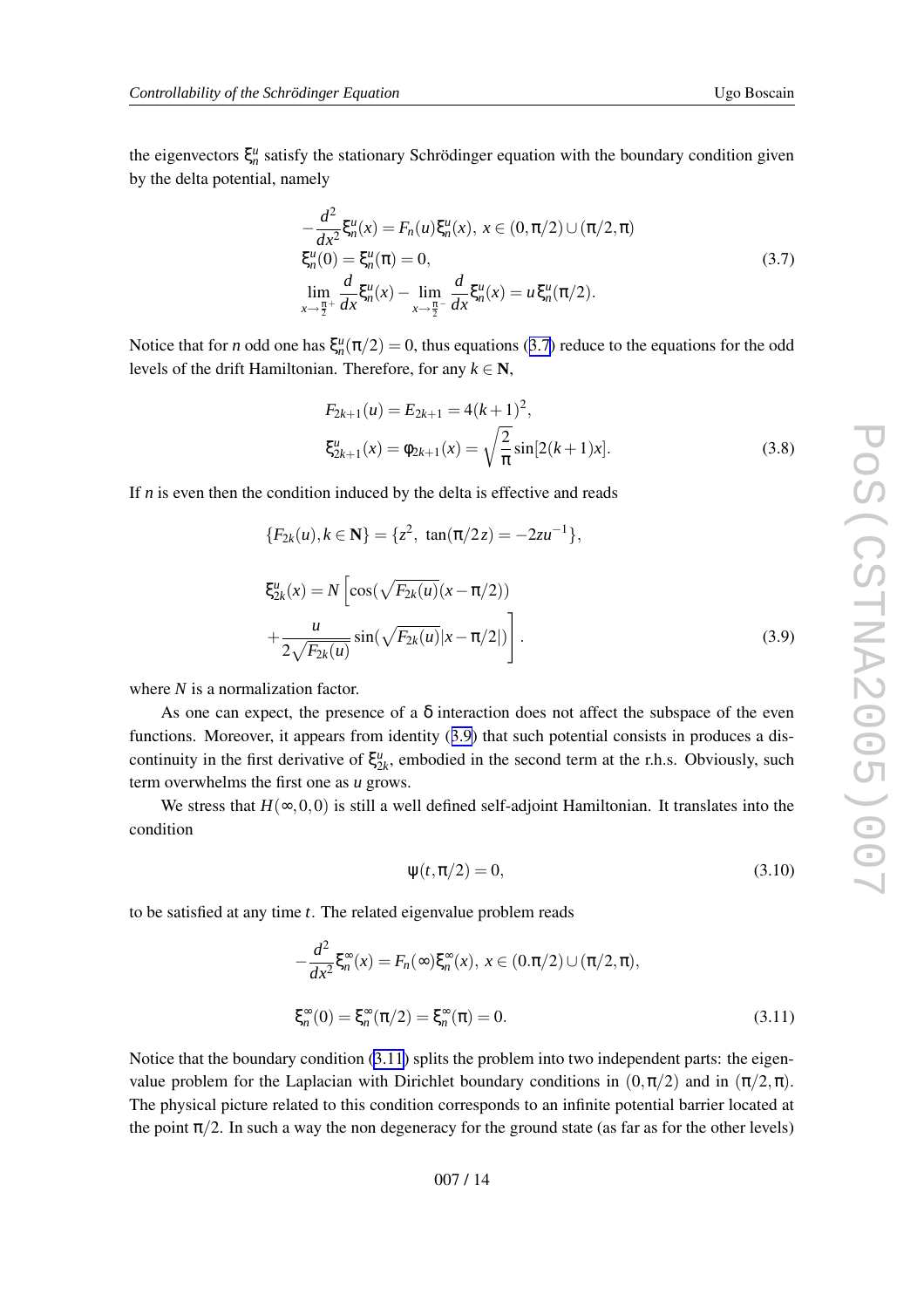<span id="page-14-0"></span>is broken. Observe that, coherently with the general theorem on non degeneracy of the ground state, this happens for  $u = \infty$ , namely for a non integrable potential.

In such a case the eigenfunction associate to the  $n^{\text{th}}$  eigenvalue  $F_n(\infty) = 4(n+1)^2$  reads

$$
\xi_n^{\infty}(\alpha, \beta; x) = \left[\alpha \chi_{[0,\pi/2]}(x) + \beta \chi_{[\pi/2,\pi]}(x)\right] \sin(2nx),\tag{3.12}
$$

with  $\alpha^2 + \beta^2 = 4/\pi$ .

The spectral analysis for  $H(0, v, 0)$  is analogous. The eigenvalues  $G_n(v)$  and the eigenvectors  $\eta_n^{\nu}$  fulfil the system

$$
-\frac{d^2}{dx^2}\eta_n^{\nu}(x) = G_n(\nu)\eta_n^{\nu}(x), \ x \in (0, \pi/2) \cup (\pi/2, \pi),
$$
  
\n
$$
\eta_n^{\nu}(0) = \eta_n^{\nu}(\pi) = 0,
$$
  
\n
$$
\lim_{x \to \frac{\pi}{2}^+} \frac{d}{dx}\eta_n^{\nu}(x) = \lim_{x \to \frac{\pi}{2}^-} \frac{d}{dx}\eta_n^{\nu}(x) =: A,
$$
  
\n
$$
\lim_{x \to \frac{\pi}{2}^+} \eta_n^{\nu}(x) - \lim_{x \to \frac{\pi}{2}^-} \eta_n^{\nu}(x) = \nu A.
$$
\n(3.13)

Notice that the even levels of the drift Hamiltonian are preserved, i.e.

$$
G_{2k}(v) = E_{2k} = (2k+1)^2,
$$
  
\n
$$
\eta_{2k}^v(x) = \phi_{2k}(x) = \sqrt{\frac{2}{\pi}} \sin[(2k+1)x].
$$
\n(3.14)

If *n* is odd then the condition induced by the delta prime is effective and reads

$$
\{G_{2k+1}(v), k \in \mathbf{N}\} = \{z^2, \tan(\pi/2z) = -zv/2\},
$$
  
\n
$$
\eta_{2k+1}^v(x) = N \left[ \sin(\sqrt{G_{2k+1}(v)}(x - \pi/2)) + \text{sgn}(x - \pi/2) \frac{v\sqrt{G_{2k+1}(u)}}{2} \right]
$$
  
\n
$$
\cos(\sqrt{G_{2k+1}(v)}|x - \pi/2|) \Big].
$$
\n(3.15)

where *N* is a normalization factor.

Notice that the delta prime interaction gives rise to a discontinuity at the point  $x = \pi/2$ . Again, the Hamiltonian  $H(0, \infty, 0)$  is well defined and imposes the condition

$$
\frac{d}{dx}\psi(t,\pi/2) = 0,\t\t(3.16)
$$

to be satisfied at an y time *t* . The related eigenvalue problem reads

$$
-\frac{d^2}{dx^2}\eta_n^{\infty}(x) = G_n(v)\eta_n^{\infty}(x), \ x \in (0.\pi/2) \cup (\pi/2, \pi),
$$
  

$$
\eta_n^{\infty}(0) = \eta_n^{\infty}(\pi) = 0,
$$
  

$$
\frac{d}{dx}\eta_n^{\infty}(\pi/2) = 0.
$$
 (3.17)

007 / 15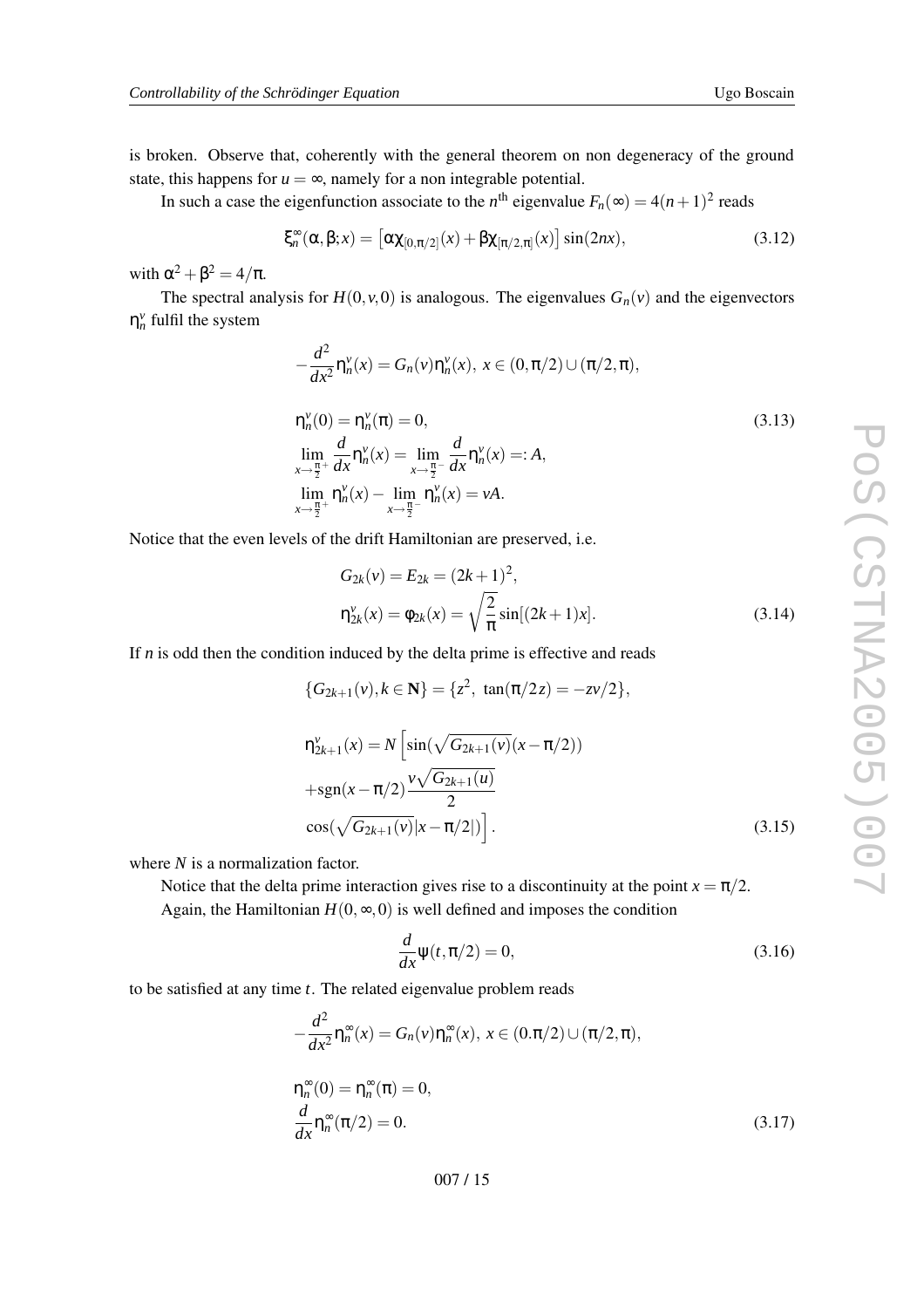The problem splits in tw o free (i.e. without potential) problems with mixed boundary conditions: Dirichlet in one boundary point, Neumann in the other . The solution reads

$$
\eta_n^{\infty}(\gamma, \sigma; x) = \left[ \gamma \chi_{[0, \pi/2]}(x) + \sigma \chi_{[\pi/2, \pi]}(x) \right] \sin(2nx)
$$

with  $\gamma^2 + \sigma^2 = 4/\pi$ .

# **Application of the adiabatic theory**

We explain in some detail how the transition from the ground state to the first excited level can be accomplished by means of the adiabatic theory . We adopt the following three-step strategy .

*First step.*

At time zero the controls are not active and the system lies in the ground state  $\psi(0) := \phi_0$ . We choose a continuous, increasing, non ne gati ve, unbounded function *u* and switch a delta interaction with strength  $u(\varepsilon t)$  on.

We consider the splitting of the Hilbert space  $L^2(0,\pi)$  into "even" and "odd" components  $\mathcal{H}_e$ and  $H_0$  where

$$
\mathcal{H}_{e} = \{ \psi \in L^{2}(0, \pi), \ \psi(x) = \psi(\pi - x) \}
$$

$$
\mathcal{H}_{o} = \{ \psi \in L^{2}(0, \pi), \ \psi(x) = -\psi(\pi - x) \}
$$

and notice that on  $H_0$  the evolution is free. Moreover, due to invariance of the Dirac's delta interaction under rotations,  $\psi(t)$  belongs at any time to  $\mathcal{H}_{\rm e}$ , and we can restrict ourselves to consider the time e volution in such space. Here there are no crossings of eigenvalues, so the spectral gap up to a time *T* can be computed as

$$
g(T) := \sup_{0 \le t \le T} (F_2(u(\varepsilon t)) - F_0(u(\varepsilon t)))
$$
  
 
$$
\ge E_2 - F_0(\infty) \ge 5
$$
 (3.18)

Remark 3.1. The domain of  $H(u(\varepsilon t), 0, 0)$  involves the boundary conditions ([3.2](#page-12-0)) and hence is time dependent. It follows that one cannot apply the adiabatic Theorem [1.2](#page-4-0) directly since hypothesis 1) is not fulfilled. However one can prove that the conclusions of the adiabatic Theorem [1.2](#page-4-0) holds also in our case. To this purpose, one has first to sho w that the Schrödinger equation:

$$
i\partial_t \psi(x,t) = H(u(\varepsilon t),0,0)\psi(x,t),
$$

has a strong solution. This can be done using an argument similar to those of [[25\]](#page-17-0). Afterwards a version of the adiabatic theorem adapted to the presence of a δ-lik e potential can be carried out.

Therefore, applying such result to the time evolution of  $H_e$ , we obtain

$$
\|\exp\left(-i\int_0^{\epsilon t} ds F_0(u(s))\right) \xi_0^{u(\epsilon t)} - \psi(t)\|
$$
  
< 
$$
< C\epsilon (1+\epsilon|t|)
$$
 (3.19)

where *C* is a constant not depending on *T* .

Formula (3.19) cannot be naively extended to infinite time, for which  $y = \infty$ , since the adiabatic theorem ceases to hold. Therefore we stop at a conveniently large time  $T_1 = \varepsilon^{-1} \tau_1$ . Notice that the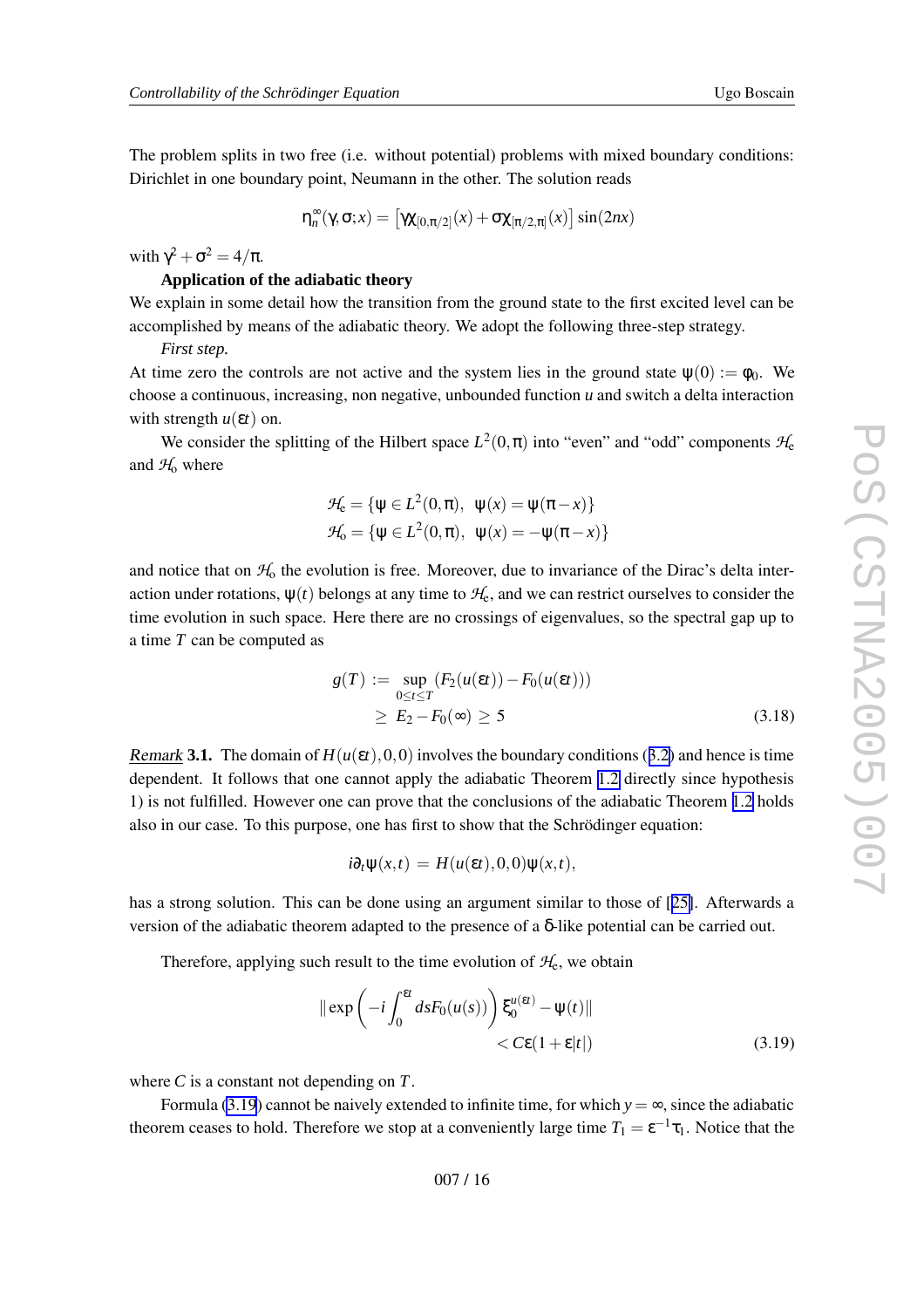<span id="page-16-0"></span>reached energy depends on the product  $\tau_1$  only, therefore it is important to fix such a value as the "target" for this first step. Once fixed it, observe that the more  $\varepsilon$  is small (and consequently  $T_1$  is large), the more the error in replacing the true evolution  $\psi(t)$  with  $\xi_0^{\mu(\epsilon t)}$  $\binom{u(\varepsilon)}{0}$  is small, vanishing in the limit  $\varepsilon \to 0$ .

#### *Second step.*

As a second step, we put  $u(t) = \infty$  for  $\epsilon^{-1}T_1 \le t \le T_2$  and approximate the true wave function with the unique even eigenfunction of the ground state of  $H(\infty, 0, 0)$ , which is obtained from definition ([3.12](#page-14-0)) putting  $\alpha = 1$  and  $\beta = -1$ , namely

$$
\xi_0^{\infty}(1, -1, x) = \sqrt{\frac{2}{\pi}} |\sin(2x)|
$$

It is easily seen that the error done in replacing the true evolution with  $\xi_0^{\infty}(1,-1,\cdot)$  can be arbitrarily reduced if we choose a suitably small ε ad a suitably large ε *T*1 .

*Third step.*

Finally we introduce the Heaviside potential endowed with the control *w* as coupling constant. The role of such potential is to turn the wave function, which is still even, to an odd one, turning its component in  $[0, \pi/2]$  upside down. This is easily carried out by letting the control u fixed at  $\infty$ and setting  $w(t) = 4$ ,  $t \in [T_2, T_2 + \pi/4]$  and turn it off outside such interval. To see that, one has to remember that the evolution in  $[0, \pi/2]$  is decoupled from the one in  $[\pi/2, \pi]$ , and that in the first half interval such evolution is given by the multiplication by the phase factor  $e^{i4t}$  while in the second it is given by the multiplication by the phase factor  $e^{i8t}$ . In a time interval lasting  $\pi/4$ , in the first half interval a half period is accomplished, while in the second the system performs a complete period. Notice that this step does not increase the error in the estimates.

No w , turning all controls off, we ha v e reached the first excited le vel for the drift Hamiltonian. Following the same strategy, one can jump at any energy level. In particular, to reach an odd le vel one uses delta interaction, to reach an e ven one one uses the delta prime.

As a consequence we have the following:

**Theorem 3.2.** Let  $K$  be the class of piecewise continuous functions from **R** to  $[0, \infty]$ . The quantum mechanical system described by the Hamiltonian [\(3.1\)](#page-12-0) is a-SSC in the class *K* .

#### **References**

- [1] R. Adami and A. Teta, *A class of nonlinear Schrödinger equations with concentrated nonlinearity* , J. Funct. Anal. 180, no. 1, 148–175, 2001.
- [2] S. Albe verio, F. Gesztesy , R. Høgh-Kroh and H. Holden, *Solvable models in quantum mechanics. Second edition. With an appendix by Pavel Exner* , AMS Chelsea Publishing, Providence, RI, 2005.
- [3] S. Albe verio and P. Kuraso v , *Singular perturbations of differential operators, Solvable Schro"dinger type operators* , London Mathematical Society Lecture Note Series, 271. Cambridge Uni versity Press, Cambridge, 2000.
- [4] Y. Avron, R. Seiler and L. G. Jaffe, *Adiabatic theorems and applications to the quantum Hall effect* , Commun. Math. Phys. 110, 33–49, 1987.
- [5] K. Bergmann, H. Theuer and B.W. Shore, *Coerent population transfer among quantum states of atomes and molecules* , Re v . Mod. Phys. 70, pp. 1003-1025 (1998).